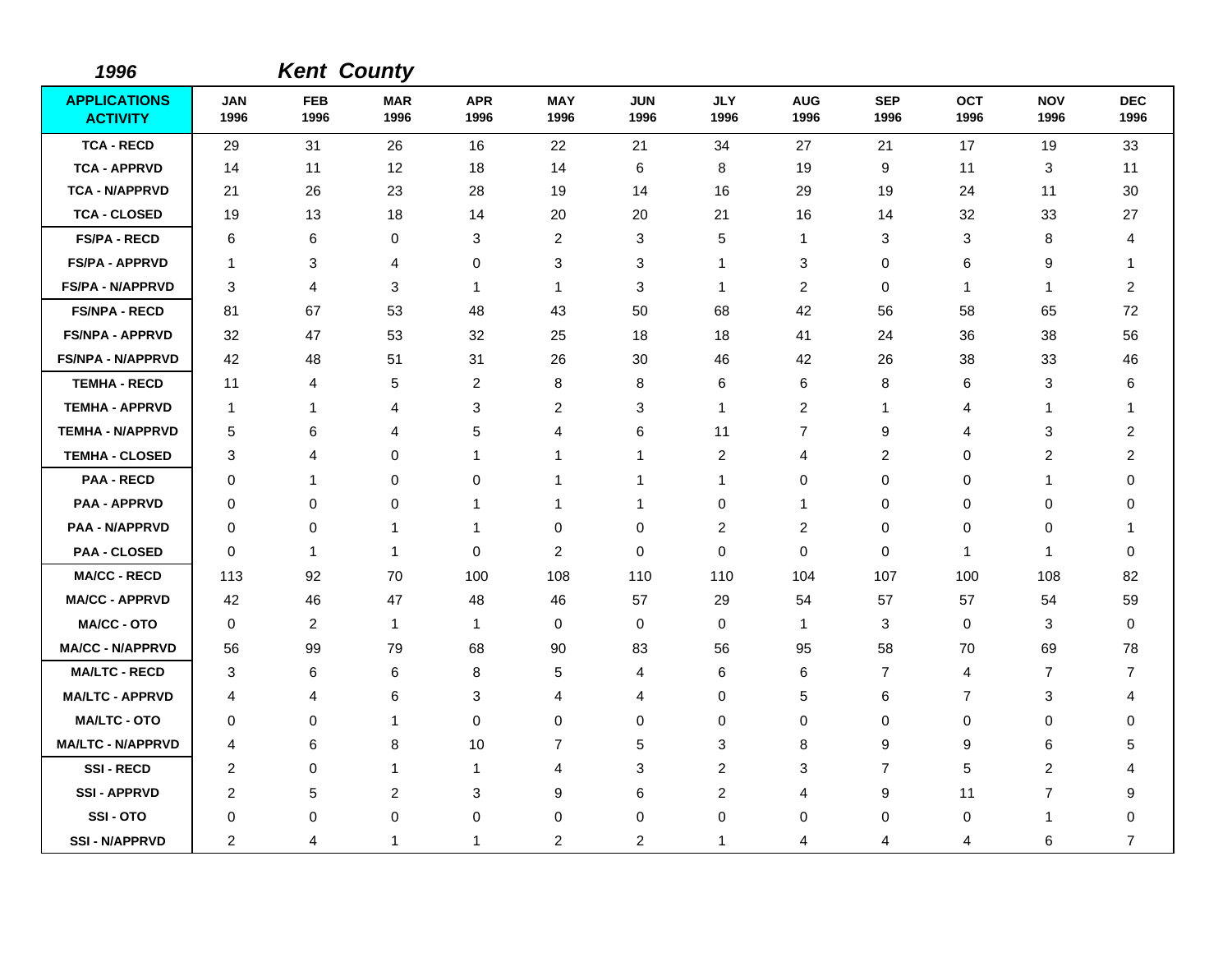| 1996                             |                    | <b>Kent County</b> |                    |                    |                    |                    |                    |                    |                    |                    |                    |                    |
|----------------------------------|--------------------|--------------------|--------------------|--------------------|--------------------|--------------------|--------------------|--------------------|--------------------|--------------------|--------------------|--------------------|
| <b>CASELOAD</b><br><b>COUNTS</b> | <b>JAN</b><br>1996 | <b>FEB</b><br>1996 | <b>MAR</b><br>1996 | <b>APR</b><br>1996 | <b>MAY</b><br>1996 | <b>JUN</b><br>1996 | <b>JLY</b><br>1996 | <b>AUG</b><br>1996 | <b>SEP</b><br>1996 | <b>OCT</b><br>1996 | <b>NOV</b><br>1996 | <b>DEC</b><br>1996 |
| <b>TCA - CASE/PAID</b>           | 155                | 160                | 158                | 165                | 158                | 153                | 141                | 150                | 149                | 134                | 109                | 98                 |
| <b>TCA - ADULT/RECIP</b>         | 122                | 126                | 124                | 130                | 122                | 120                | 107                | 116                | 115                | 100                | 81                 | 73                 |
| <b>TCA - CHILD/RECIP</b>         | 249                | 257                | 253                | 270                | 254                | 243                | 220                | 239                | 238                | 197                | 159                | 148                |
| <b>TCA - TOTAL/RECIP</b>         | 371                | 383                | 377                | 400                | 376                | 363                | 327                | 355                | 353                | 297                | 240                | 221                |
| <b>TCA - NET/EXPEND</b>          | \$42,019           | \$44,280           | \$42,959           | \$45,002           | \$42,952           | \$41,051           | \$37,023           | \$37,810           | \$38,112           | \$32,807           | \$25,510           | \$23,943           |
| <b>FS/PA - H/HOLD CERT</b>       | 204                | 214                | 216                | 214                | 211                | 211                | 208                | 204                | 199                | 189                | 189                | 168                |
| <b>FS/PA - H/HOLD PART</b>       | 204                | 213                | 215                | 214                | 211                | 210                | 208                | 202                | 198                | 188                | 188                | 168                |
| <b>FS/PA - INDVD PART</b>        | 392                | 409                | 428                | 608                | 398                | 395                | 389                | 362                | 360                | 326                | 309                | 267                |
| <b>FS/NPA - H/HOLD CERT</b>      | 374                | 385                | 404                | 400                | 393                | 371                | 352                | 361                | 363                | 367                | 358                | 390                |
| <b>FS/NPA - H/HOLD PART</b>      | 368                | 387                | 401                | 394                | 391                | 369                | 348                | 361                | 362                | 365                | 355                | 385                |
| <b>FS/NPA - INDVD PART</b>       | 833                | 867                | 888                | 882                | 865                | 837                | 770                | 831                | 829                | 840                | 855                | 926                |
| <b>FS/TOTAL - ISSUED</b>         | \$77,599           | \$81,892           | \$88,171           | \$86,964           | \$83,293           | \$80,347           | \$74,724           | \$76,675           | \$76,737           | \$77,478           | \$74,567           | \$73,483           |
| <b>GPA/PW - CASE/PAID</b>        | 0                  | 0                  | 0                  | 0                  | 0                  | 1                  | 3                  | 0                  | 3                  | $\mathbf{1}$       | $\mathbf{1}$       | 0                  |
| <b>TEMHA - CASE/PAID</b>         | $\Omega$           | 3                  | 10                 | 10                 | 8                  | 13                 | 13                 | 11                 | 10                 | 15                 | 12                 | 14                 |
| <b>TEMHA - RECIP</b>             | 0                  | 3                  | 10                 | 10                 | 9                  | 15                 | 13                 | 10                 | 11                 | 14                 | 13                 | 15                 |
| <b>TEMHA - NET/EXPEND</b>        | \$0                | \$300              | \$1,000            | (\$1,198)          | (\$1,236)          | \$877              | (\$9,016)          | \$7,209            | \$978              | \$1,425            | (\$394)            | \$1,152            |
| <b>PAA - CASE/PAID</b>           | 16                 | 15                 | 14                 | 15                 | 14                 | 15                 | 15                 | 16                 | 16                 | 15                 | 15                 | 15                 |
| <b>PAA - RECIP</b>               | 16                 | 15                 | 14                 | 15                 | 14                 | 15                 | 15                 | 16                 | 16                 | 15                 | 15                 | 15                 |
| <b>PAA - NET/EXPEND</b>          | \$2,765            | \$2,155            | \$2,073            | \$2,155            | \$2,073            | \$2,155            | \$2,155            | \$2,795            | \$2,795            | \$2,155            | \$2,155            | \$2,155            |
| <b>MA\CC - CUC</b>               | 431                | 458                | 441                | 467                | 450                | 496                | 478                | 493                | 514                | 486                | 542                | 511                |
| <b>MA\CC - SPEND DOWN</b>        | 10                 | 14                 | 12                 | 13                 | 9                  | 10                 | 5                  | $\overline{7}$     | $\overline{7}$     | 8                  | 16                 | 10                 |
| <b>MA\LTC - CUC</b>              | 85                 | 87                 | 90                 | 90                 | 91                 | 94                 | 88                 | 87                 | 90                 | 85                 | 85                 | 85                 |
| <b>MA\LTC - SPEND DOWN</b>       | $\mathbf 0$        | 0                  | $\mathbf 0$        | $\mathbf 0$        | $\mathbf 0$        | $\mathbf 0$        | $\mathbf 0$        | $\mathbf 0$        | $\mathbf 0$        | 0                  | $\mathbf 0$        | $\mathbf 0$        |
| SSI-CUC                          | 300                | 302                | 303                | 299                | 304                | 305                | 302                | 300                | 307                | 306                | 311                | 306                |
| <b>TCA - RECONS</b>              | 21                 | 22                 | 24                 | 22                 | 18                 | 11                 | 24                 | 10                 | 15                 | 16                 | 14                 | 12                 |
| <b>PAA - RECONS</b>              | 0                  | 0                  | $\mathbf 0$        | $\mathbf{1}$       | 0                  | $\mathbf 0$        | 0                  | 1                  | 0                  | 0                  | 0                  | 0                  |
| <b>PA/FS - RECONS</b>            | 30                 | 38                 | 33                 | 37                 | 34                 | 25                 | 40                 | 24                 | 25                 | 24                 | 37                 | 21                 |
| <b>NPA/FS - RECONS</b>           | 75                 | 56                 | 57                 | 62                 | 65                 | 67                 | 59                 | 66                 | 52                 | 49                 | 47                 | 68                 |
| <b>MA/CC - RECONS</b>            | 20                 | 20                 | 37                 | 27                 | 38                 | 40                 | 27                 | 42                 | 25                 | 28                 | 24                 | 39                 |
| <b>MA/LTC - RECONS</b>           | 3                  | 2                  | $\mathbf{1}$       | 0                  | $\overline{a}$     | $\overline{c}$     | 2                  | 3                  | $\mathbf 1$        | $\mathbf 1$        | 3                  | 1                  |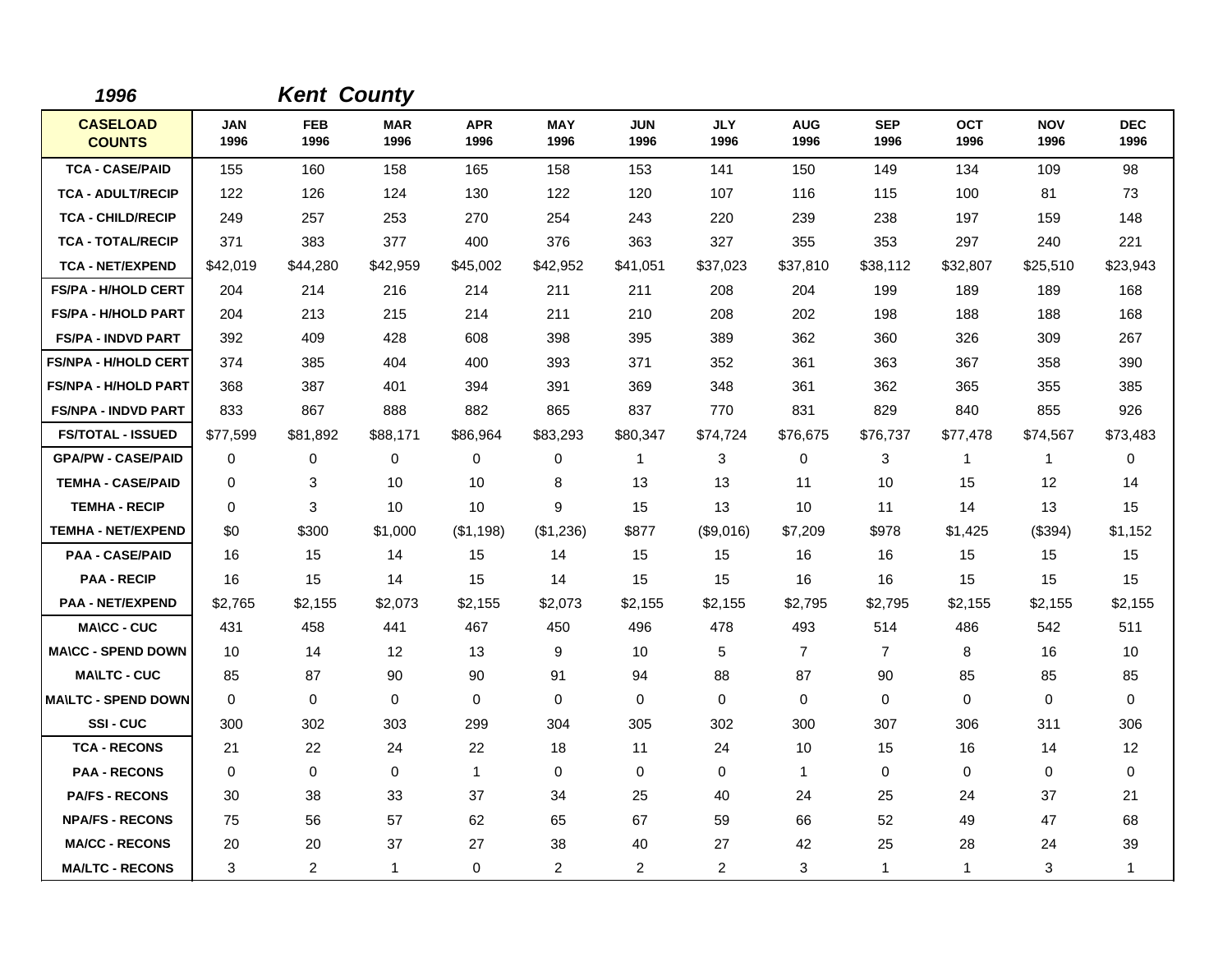| 1997                                   |                    |                    | <b>Kent County</b>      |                    |                    |                    |                    |                    |                    |                    |                    |                    |
|----------------------------------------|--------------------|--------------------|-------------------------|--------------------|--------------------|--------------------|--------------------|--------------------|--------------------|--------------------|--------------------|--------------------|
| <b>APPLICATIONS</b><br><b>ACTIVITY</b> | <b>JAN</b><br>1997 | <b>FEB</b><br>1997 | <b>MAR</b><br>1997      | <b>APR</b><br>1997 | <b>MAY</b><br>1997 | <b>JUN</b><br>1997 | <b>JLY</b><br>1997 | <b>AUG</b><br>1997 | <b>SEP</b><br>1997 | <b>OCT</b><br>1997 | <b>NOV</b><br>1997 | <b>DEC</b><br>1997 |
| <b>TCA - RECD</b>                      | 27                 | 23                 | 20                      | 16                 | 23                 | 24                 | 22                 | 15                 | 20                 | 21                 | 18                 | 19                 |
| <b>TCA - APPRVD</b>                    | $\overline{7}$     | 8                  | 10                      | 5                  | 6                  | $\overline{4}$     | 12                 | 9                  | 4                  | $\overline{7}$     | 5                  | 16                 |
| <b>TCA - N/APPRVD</b>                  | 22                 | 17                 | 15                      | 24                 | 15                 | 16                 | 25                 | 17                 | 18                 | 11                 | 14                 | 15                 |
| <b>TCA - CLOSED</b>                    | 18                 | $12 \,$            | 19                      | 10                 | 16                 | 16                 | 13                 | $\overline{7}$     | 9                  | $\overline{7}$     | 10                 | 8                  |
| <b>FS/PA - RECD</b>                    | 5                  | $\overline{4}$     | 4                       | 3                  | 0                  | $\overline{4}$     | 4                  | 4                  | $\mathbf{1}$       | 11                 | 4                  | 3                  |
| <b>FS/PA - APPRVD</b>                  | 6                  | 3                  | 11                      | 5                  | $\mathbf 1$        | $\overline{2}$     | 3                  | 2                  | 2                  | 8                  | 5                  | 5                  |
| <b>FS/PA - N/APPRVD</b>                | 3                  | $\mathbf{1}$       | $\mathbf 0$             | 2                  | $\mathbf 0$        | 0                  | 2                  | 2                  | $\mathbf{1}$       | $\mathbf{1}$       | 3                  | 1                  |
| <b>FS/NPA - RECD</b>                   | 83                 | 60                 | 62                      | 58                 | 71                 | 42                 | 76                 | 62                 | 71                 | 71                 | 67                 | 63                 |
| <b>FS/NPA - APPRVD</b>                 | 53                 | 44                 | 41                      | 38                 | 38                 | 26                 | 51                 | 31                 | 38                 | 40                 | 48                 | 38                 |
| <b>FS/NPA - N/APPRVD</b>               | 29                 | 36                 | 30                      | 26                 | 39                 | 25                 | 34                 | 26                 | 36                 | 42                 | 27                 | 31                 |
| <b>TEMHA - RECD</b>                    | 8                  | $\overline{7}$     | 7                       | 5                  | 9                  | 3                  | 3                  | 5                  | $\mathbf 1$        | 9                  | 6                  | 3                  |
| <b>TEMHA - APPRVD</b>                  | 2                  | $\overline{2}$     | 4                       | 0                  | 6                  | 3                  | 3                  | 1                  | -1                 | $\mathbf{1}$       | 3                  | 3                  |
| <b>TEMHA - N/APPRVD</b>                | 4                  | $\overline{7}$     | 6                       | 6                  | 6                  | $\overline{4}$     | 1                  | $\mathbf 1$        | $\overline{4}$     | $\overline{c}$     | 4                  | 5                  |
| <b>TEMHA - CLOSED</b>                  | 4                  | 2                  | $\mathbf{1}$            | 2                  | 2                  | $\mathbf{1}$       | 1                  | 3                  | 3                  | $\overline{2}$     | 4                  | 1                  |
| <b>PAA - RECD</b>                      | $\Omega$           | $\mathbf{1}$       | $\overline{\mathbf{c}}$ | $\overline{c}$     | 0                  | $\Omega$           | 1                  | $\boldsymbol{2}$   | 2                  | $\Omega$           |                    | $\Omega$           |
| <b>PAA - APPRVD</b>                    | 0                  | 0                  | 1                       | 0                  | -1                 | 0                  | 0                  | 0                  | 3                  | 1                  | 0                  | 0                  |
| <b>PAA - N/APPRVD</b>                  | 0                  | 0                  | 1                       | 1                  | -1                 | 0                  | 0                  | 1                  | 1                  | $\boldsymbol{2}$   | 0                  | 1                  |
| <b>PAA - CLOSED</b>                    | $\overline{1}$     | 0                  | $\overline{1}$          | $\mathbf{1}$       | 0                  | 0                  | $\mathbf{1}$       | $\mathbf 1$        | 0                  | $\mathbf{1}$       | 0                  | $\Omega$           |
| <b>MA/CC - RECD</b>                    | 112                | 113                | 103                     | 132                | 108                | 101                | 126                | 151                | 145                | 108                | 94                 | 122                |
| <b>MA/CC - APPRVD</b>                  | 52                 | 46                 | 51                      | 50                 | 62                 | 40                 | 58                 | 52                 | 91                 | 49                 | 55                 | 50                 |
| <b>MA/CC - OTO</b>                     | $\mathbf 0$        | $\mathbf{1}$       | $\mathbf 0$             | $\overline{c}$     | $\mathbf 0$        | $\overline{c}$     | $\mathbf 0$        | $\overline{c}$     | $\Omega$           | $\overline{c}$     | $\mathbf 0$        | $\Omega$           |
| <b>MA/CC - N/APPRVD</b>                | 64                 | 77                 | 91                      | 75                 | 102                | 56                 | 98                 | 97                 | 112                | 73                 | 61                 | 72                 |
| <b>MA/LTC - RECD</b>                   | 8                  | 4                  | 8                       | 3                  | 12                 | 6                  | 4                  | 4                  | $\overline{7}$     | $\overline{7}$     | 5                  | 10                 |
| <b>MA/LTC - APPRVD</b>                 | 9                  | 5                  | 0                       | 3                  | $\overline{7}$     | 4                  | 5                  | 1                  | $\mathbf{3}$       | 3                  | 3                  | 8                  |
| <b>MA/LTC - OTO</b>                    | $\mathbf 0$        | $\mathbf 0$        | 0                       | 0                  | $\pmb{0}$          | $\mathbf 0$        | $\mathbf 0$        | 0                  | $\mathbf 0$        | 0                  | 0                  | 0                  |
| <b>MA/LTC - N/APPRVD</b>               | 12                 | 10                 | 5                       | 6                  | 11                 | 15                 | 9                  | 5                  | 8                  | 9                  | 6                  | 8                  |
| <b>SSI-RECD</b>                        | 3                  | $\mathbf 0$        | 3                       | 4                  | $\overline{2}$     | $\overline{c}$     | 3                  | $\overline{c}$     | 3                  | 3                  | 1                  | 3                  |
| <b>SSI - APPRVD</b>                    | $\overline{c}$     | $\overline{7}$     | -1                      | 4                  | $\boldsymbol{2}$   | $\overline{2}$     | 3                  | 5                  | $\overline{7}$     | 3                  | 6                  | 6                  |
| SSI-OTO                                | 0                  | 0                  | 0                       | 0                  | $\pmb{0}$          | $\mathbf 0$        | 0                  | 0                  | $\mathbf 0$        | 0                  | $\mathbf 0$        | 0                  |
| <b>SSI - N/APPRVD</b>                  | 1                  | $\overline{c}$     | 1                       | 5                  | 1                  | 1                  | 1                  | 3                  | 6                  | $\overline{c}$     | 1                  | $\overline{2}$     |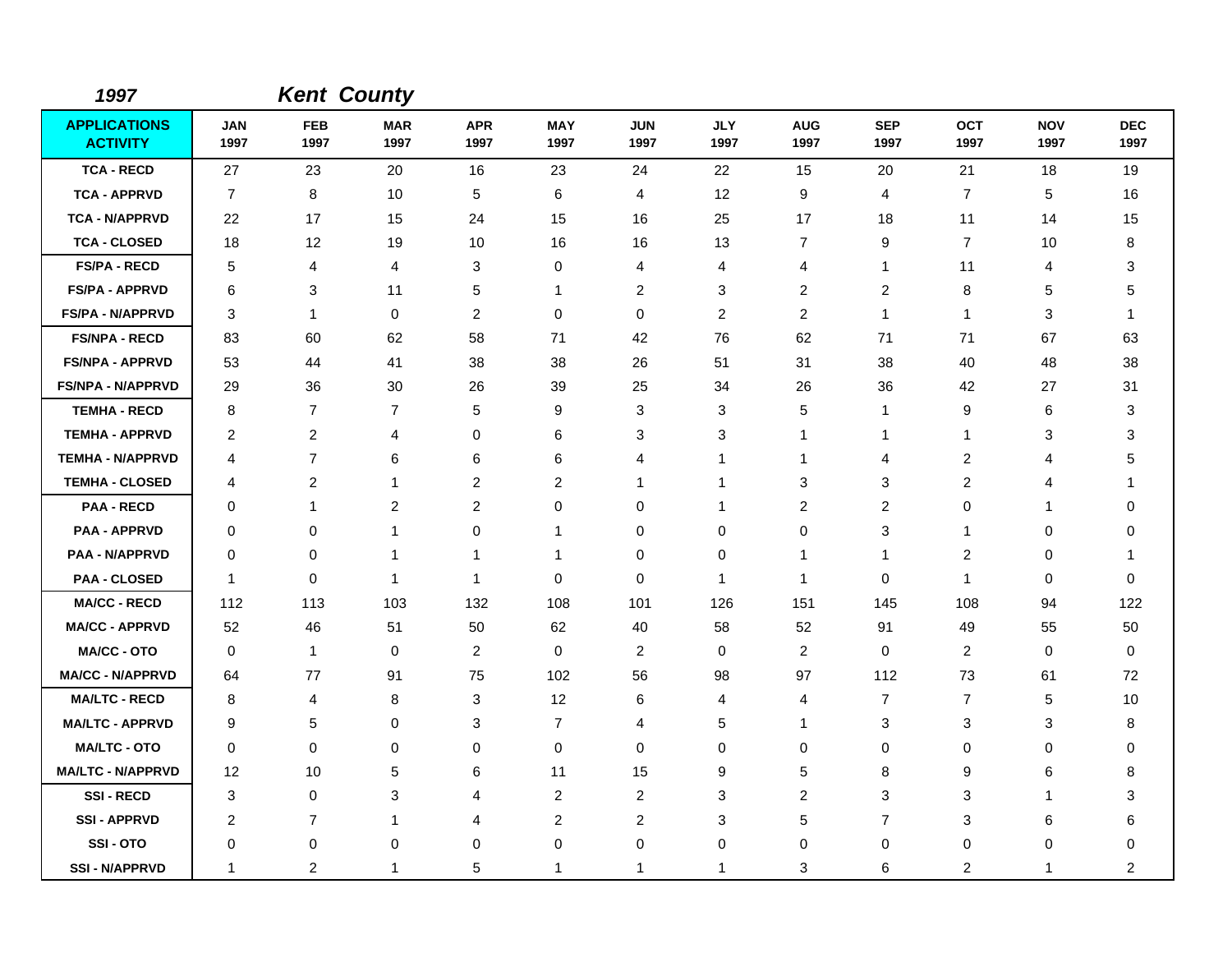| 1997                             |             | <b>Kent County</b> |                    |                    |                    |                    |                    |                    |                    |                    |                    |                    |
|----------------------------------|-------------|--------------------|--------------------|--------------------|--------------------|--------------------|--------------------|--------------------|--------------------|--------------------|--------------------|--------------------|
| <b>CASELOAD</b><br><b>COUNTS</b> | JAN<br>1997 | <b>FEB</b><br>1997 | <b>MAR</b><br>1997 | <b>APR</b><br>1997 | <b>MAY</b><br>1997 | <b>JUN</b><br>1997 | <b>JLY</b><br>1997 | <b>AUG</b><br>1997 | <b>SEP</b><br>1997 | <b>OCT</b><br>1997 | <b>NOV</b><br>1997 | <b>DEC</b><br>1997 |
| <b>TCA - CASE/PAID</b>           | 91          | 87                 | 82                 | 77                 | 71                 | 59                 | 62                 | 64                 | 57                 | 57                 | 54                 | 59                 |
| <b>TCA - ADULT/RECIP</b>         | 71          | 60                 | 49                 | 50                 | 47                 | 36                 | 49                 | 42                 | 39                 | 38                 | 31                 | 38                 |
| <b>TCA - CHILD/RECIP</b>         | 149         | 132                | 123                | 107                | 96                 | 77                 | 100                | 91                 | 86                 | 101                | 89                 | 96                 |
| <b>TCA - TOTAL/RECIP</b>         | 220         | 192                | 172                | 157                | 143                | 113                | 149                | 133                | 125                | 139                | 120                | 134                |
| <b>TCA - NET/EXPEND</b>          | \$24,013    | \$22,244           | \$19,047           | \$17,692           | \$14,881           | \$17,561           | \$16,739           | \$15,024           | \$15,593           | \$15,174           | \$14,053           | \$14,744           |
| <b>FS/PA - H/HOLD CERT</b>       | 169         | 169                | 170                | 168                | 160                | 153                | 149                | 146                | 151                | 152                | 153                | 155                |
| <b>FS/PA - H/HOLD PART</b>       | 167         | 167                | 168                | 166                | 158                | 151                | 148                | 144                | 150                | 151                | 151                | 154                |
| <b>FS/PA - INDVD PART</b>        | 262         | 258                | 247                | 240                | 222                | 201                | 193                | 191                | 197                | 210                | 217                | 212                |
| <b>FS/NPA - H/HOLD CERT</b>      | 399         | 406                | 395                | 386                | 378                | 372                | 378                | 373                | 371                | 367                | 381                | 388                |
| <b>FS/NPA - H/HOLD PART</b>      | 398         | 404                | 392                | 383                | 377                | 371                | 373                | 372                | 366                | 363                | 378                | 384                |
| <b>FS/NPA - INDVD PART</b>       | 961         | 965                | 931                | 877                | 868                | 879                | 899                | 889                | 887                | 864                | 894                | 907                |
| <b>FS/TOTAL - ISSUED</b>         | \$75,041    | \$75,416           | \$69,989           | \$68,600           | \$68,154           | \$67,131           | \$66,744           | \$65,763           | \$64,195           | \$64,000           | \$65,647           | \$67,494           |
| <b>GPA/PW - CASE/PAID</b>        | 0           | 0                  | 2                  | 1                  | 0                  | 0                  | $\mathbf{1}$       | 0                  | 0                  | 0                  | 0                  | 0                  |
| <b>TEMHA - CASE/PAID</b>         | 12          | 10                 | 14                 | 10                 | 14                 | 18                 | 19                 | 15                 | 13                 | 11                 | 13                 | 14                 |
| <b>TEMHA - RECIP</b>             | 12          | 10                 | 14                 | 10                 | 14                 | 18                 | 20                 | 14                 | 13                 | 11                 | 13                 | 14                 |
| <b>TEMHA - NET/EXPEND</b>        | \$2,536     | \$892              | \$1,449            | \$22               | \$900              | \$1,700            | \$1,668            | \$800              | \$300              | \$875              | \$846              | \$1,300            |
| <b>PAA - CASE/PAID</b>           | 14          | 14                 | 15                 | 13                 | 17                 | 15                 | 14                 | 14                 | 20                 | 17                 | 17                 | 17                 |
| <b>PAA - RECIP</b>               | 14          | 14                 | 15                 | 13                 | 17                 | 15                 | 14                 | 14                 | 20                 | 17                 | 17                 | 17                 |
| <b>PAA - NET/EXPEND</b>          | \$2,060     | \$2,060            | \$2,142            | \$1,977            | \$2,300            | \$2,141            | \$2,059            | \$2,059            | \$2,305            | \$2,772            | \$2,772            | \$2,772            |
| <b>MA\CC - CUC</b>               | 528         | 564                | 544                | 577                | 573                | 596                | 569                | 547                | 609                | 558                | 582                | 561                |
| <b>MA\CC - SPEND DOWN</b>        | 10          | 12                 | 15                 | 18                 | 12                 | 16                 | 10                 | 8                  | 11                 | 10                 | 12                 | 10                 |
| <b>MA\LTC - CUC</b>              | 88          | 85                 | 80                 | 79                 | 81                 | 84                 | 87                 | 84                 | 86                 | 84                 | 84                 | 85                 |
| <b>MAILTC - SPEND DOWN</b>       | $\mathbf 0$ | 0                  | $\mathbf 0$        | $\mathbf 0$        | 0                  | $\mathbf 0$        | 0                  | 0                  | $\mathbf 0$        | 0                  | 0                  | $\mathbf 0$        |
| SSI-CUC                          | 304         | 312                | 310                | 311                | 310                | 310                | 310                | 315                | 319                | 318                | 323                | 322                |
| <b>TCA - RECONS</b>              | 10          | 18                 | 11                 | 8                  | 13                 | 6                  | 5                  | 8                  | $\overline{7}$     | 9                  | 6                  | 9                  |
| <b>PAA - RECONS</b>              | $\Omega$    | 0                  | $\mathbf{1}$       | $\Omega$           | 0                  | $\Omega$           | $\Omega$           | 0                  | $\mathbf{1}$       | $\Omega$           | 0                  | 0                  |
| <b>PA/FS - RECONS</b>            | 17          | 35                 | 18                 | 21                 | 22                 | 19                 | 27                 | 23                 | 12                 | 20                 | 18                 | 25                 |
| <b>NPA/FS - RECONS</b>           | 49          | 42                 | 73                 | 55                 | 58                 | 55                 | 64                 | 54                 | 57                 | 50                 | 59                 | 60                 |
| <b>MA/CC - RECONS</b>            | 35          | 32                 | 44                 | 27                 | 21                 | 28                 | 43                 | 55                 | 40                 | 45                 | 33                 | 34                 |
| <b>MA/LTC - RECONS</b>           | 1           | $\overline{2}$     | 2                  | 1                  | $\mathbf{1}$       | 1                  | $\overline{c}$     | $\overline{2}$     | $\overline{c}$     | $\overline{2}$     | 4                  | 1                  |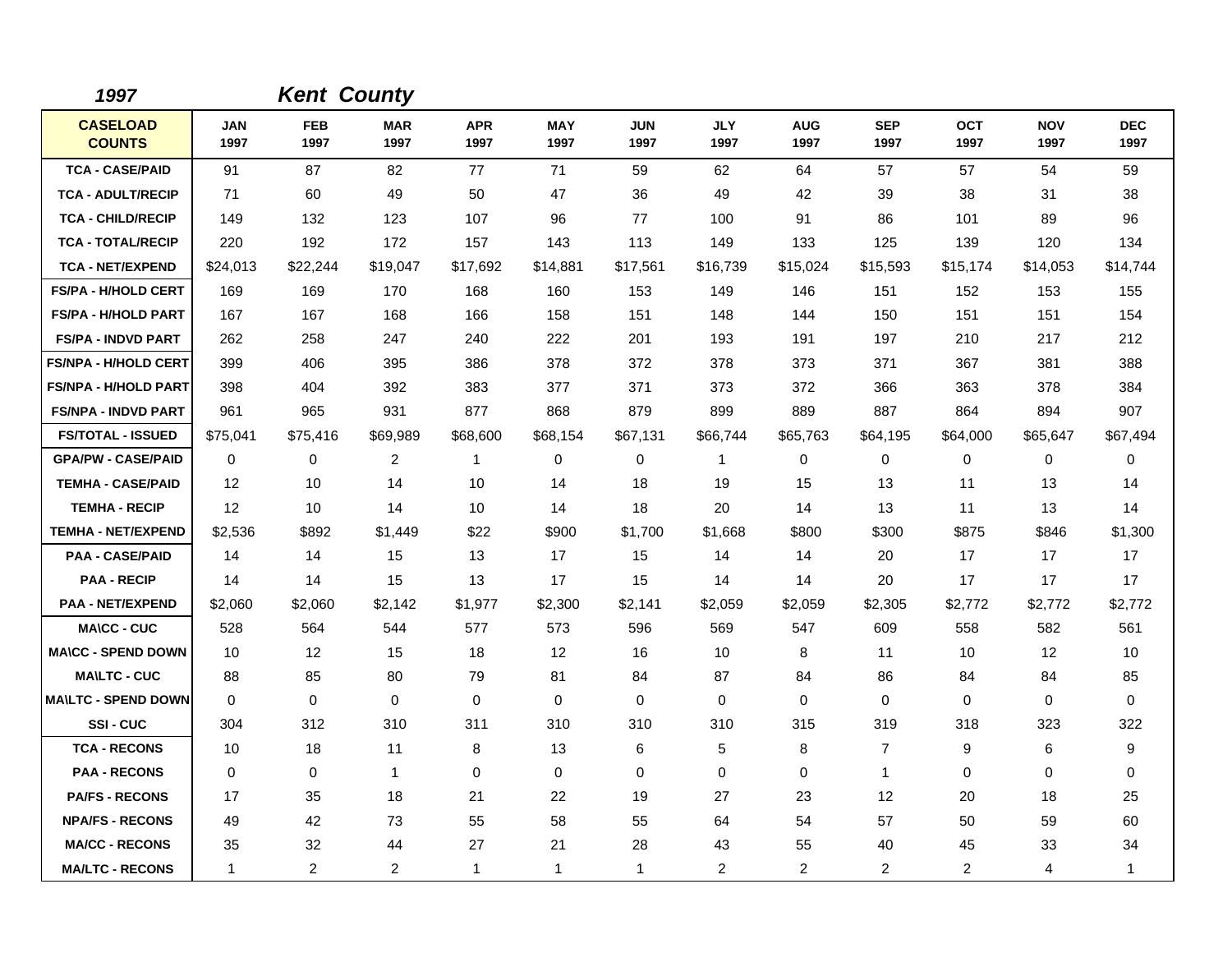| 1998                                   |                    |                    | <b>Kent County</b> |                    |                    |                    |                    |                    |                    |                    |                    |                    |
|----------------------------------------|--------------------|--------------------|--------------------|--------------------|--------------------|--------------------|--------------------|--------------------|--------------------|--------------------|--------------------|--------------------|
| <b>APPLICATIONS</b><br><b>ACTIVITY</b> | <b>JAN</b><br>1998 | <b>FEB</b><br>1998 | <b>MAR</b><br>1998 | <b>APR</b><br>1998 | <b>MAY</b><br>1998 | <b>JUN</b><br>1998 | <b>JLY</b><br>1998 | <b>AUG</b><br>1998 | <b>SEP</b><br>1998 | <b>OCT</b><br>1998 | <b>NOV</b><br>1998 | <b>DEC</b><br>1998 |
| <b>TCA - RECD</b>                      | 14                 | 16                 | 14                 | 14                 | 8                  | 15                 | 19                 | 19                 | 8                  | 14                 | 12                 | 9                  |
| <b>TCA - APPRVD</b>                    | 3                  | 4                  | 5                  | 8                  | 9                  | 4                  | 4                  | 5                  | 5                  | 4                  | 3                  | 4                  |
| <b>TCA - N/APPRVD</b>                  | 12                 | $\overline{7}$     | 15                 | 9                  | 6                  | 5                  | 23                 | 12                 | 14                 | 14                 | $\overline{7}$     | 14                 |
| <b>TCA - CLOSED</b>                    | 6                  | $\overline{7}$     | 4                  | 9                  | 13                 | 6                  | 10                 | 8                  | 5                  | 6                  | $\overline{7}$     | 3                  |
| <b>FS/PA - RECD</b>                    | 5                  | 3                  | 4                  | 6                  | $\mathbf{1}$       | 6                  | 1                  | 3                  | 6                  | 3                  | 1                  | 6                  |
| <b>FS/PA - APPRVD</b>                  | 3                  | 2                  | 4                  | 6                  | 1                  | 3                  | 3                  | 3                  | 4                  | $\overline{c}$     | 2                  | 5                  |
| <b>FS/PA - N/APPRVD</b>                | 0                  | $\mathbf 0$        | $\mathbf{1}$       | 0                  | 0                  | $\mathbf{1}$       | 4                  | 0                  | $\mathbf 0$        | $\mathbf{1}$       | -1                 | 0                  |
| <b>FS/NPA - RECD</b>                   | 67                 | 49                 | 54                 | 47                 | 43                 | 51                 | 37                 | 48                 | 59                 | 56                 | 52                 | 48                 |
| <b>FS/NPA - APPRVD</b>                 | 51                 | 41                 | 40                 | 32                 | 27                 | 26                 | 25                 | 18                 | 41                 | 32                 | 35                 | 41                 |
| <b>FS/NPA - N/APPRVD</b>               | 30                 | 28                 | 21                 | 32                 | 17                 | 21                 | 28                 | 26                 | 42                 | 30                 | 29                 | 32                 |
| <b>TEMHA - RECD</b>                    | $\overline{2}$     | 8                  | 8                  | 4                  | 6                  | 2                  | 3                  | 6                  | 6                  | 6                  | $\overline{4}$     | $\overline{c}$     |
| <b>TEMHA - APPRVD</b>                  | 0                  | 0                  | $\mathbf{1}$       | 3                  | 6                  | 1                  | 1                  | 3                  | $\overline{c}$     | 5                  | $\overline{c}$     | 1                  |
| <b>TEMHA - N/APPRVD</b>                | 4                  | $\mathbf 1$        | 8                  | $\overline{7}$     | $\Omega$           | $\mathbf{1}$       | 2                  | 0                  | 5                  | 3                  | 6                  | 2                  |
| <b>TEMHA - CLOSED</b>                  | 3                  | $\mathbf 1$        | 2                  | 1                  | 5                  | $\mathbf 1$        | 3                  | 2                  | -1                 | 4                  |                    | 3                  |
| <b>PAA - RECD</b>                      | 1                  | $\mathbf{1}$       | $\mathbf{1}$       | -1                 | 0                  | $\mathbf{1}$       | 0                  | 0                  | $\mathbf 1$        | $\mathbf 1$        | $\mathbf 0$        | 6                  |
| <b>PAA - APPRVD</b>                    | 1                  | 0                  | $\mathbf{1}$       | 2                  | 0                  | 0                  | 0                  | 0                  | 2                  | 1                  | 0                  | 5                  |
| <b>PAA - N/APPRVD</b>                  | $\mathbf 1$        | 0                  | 0                  | 0                  | 0                  | 0                  | 1                  | 0                  | $\mathbf 0$        | 0                  | $\mathbf 0$        | 0                  |
| <b>PAA - CLOSED</b>                    | 2                  | $\mathbf{1}$       | $\Omega$           | 1                  | $\mathbf{1}$       | $\mathbf{1}$       | $\mathbf{1}$       | $\overline{c}$     | $\Omega$           | $\overline{c}$     | $\overline{2}$     | 4                  |
| <b>MA/CC - RECD</b>                    | 129                | 99                 | 120                | 91                 | 97                 | 100                | 91                 | 105                | 86                 | 111                | 97                 | 358                |
| <b>MA/CC - APPRVD</b>                  | 60                 | 66                 | 72                 | 60                 | 52                 | 59                 | 63                 | 55                 | 72                 | 74                 | 46                 | 380                |
| <b>MA/CC - OTO</b>                     | $\overline{1}$     | $\mathbf{1}$       | 2                  | 1                  | $\mathbf 0$        | $\mathbf{1}$       | 0                  | $\mathbf{1}$       | $\mathbf 1$        | 0                  | $\mathbf{1}$       | 5                  |
| <b>MA/CC - N/APPRVD</b>                | 61                 | 68                 | 74                 | 55                 | 52                 | 55                 | 48                 | 40                 | 41                 | 30                 | 48                 | 196                |
| <b>MA/LTC - RECD</b>                   | 8                  | $\overline{7}$     | 8                  | 5                  | 5                  | 8                  | $\overline{7}$     | 4                  | 7                  | 8                  | 4                  | 9                  |
| <b>MA/LTC - APPRVD</b>                 | 9                  | 8                  | 6                  | 3                  | $\mathbf 1$        | 2                  | 9                  | $\mathbf{1}$       | 5                  | 10                 | $\overline{2}$     | 11                 |
| <b>MA/LTC - OTO</b>                    | 0                  | 0                  | 0                  | 0                  | 0                  | $\mathbf 0$        | 0                  | 0                  | $\mathbf 0$        | 0                  | $\mathbf 0$        | 0                  |
| <b>MA/LTC - N/APPRVD</b>               | $\overline{7}$     | 10                 | 8                  | 6                  | $\mathbf 1$        | 9                  | 12                 | 5                  | 3                  | 12                 | $\overline{7}$     | 13                 |
| <b>SSI-RECD</b>                        | 3                  | 3                  | 4                  | 1                  | 2                  | $\overline{2}$     | 2                  | 3                  | 2                  | 3                  | 1                  | 2                  |
| <b>SSI-APPRVD</b>                      | 2                  | 6                  | 8                  | 4                  | 5                  | 4                  | 8                  | 5                  | 5                  | 3                  | 1                  | 2                  |
| SSI-OTO                                | 0                  | 0                  | 0                  | 0                  | 0                  | 0                  | 0                  | 0                  | $\mathbf 0$        | 0                  | 0                  | 0                  |
| <b>SSI-N/APPRVD</b>                    | 1                  | 2                  | 5                  | 2                  | 0                  | 2                  | 2                  | 1                  | $\mathbf 0$        | 2                  | $\mathbf 0$        | 3                  |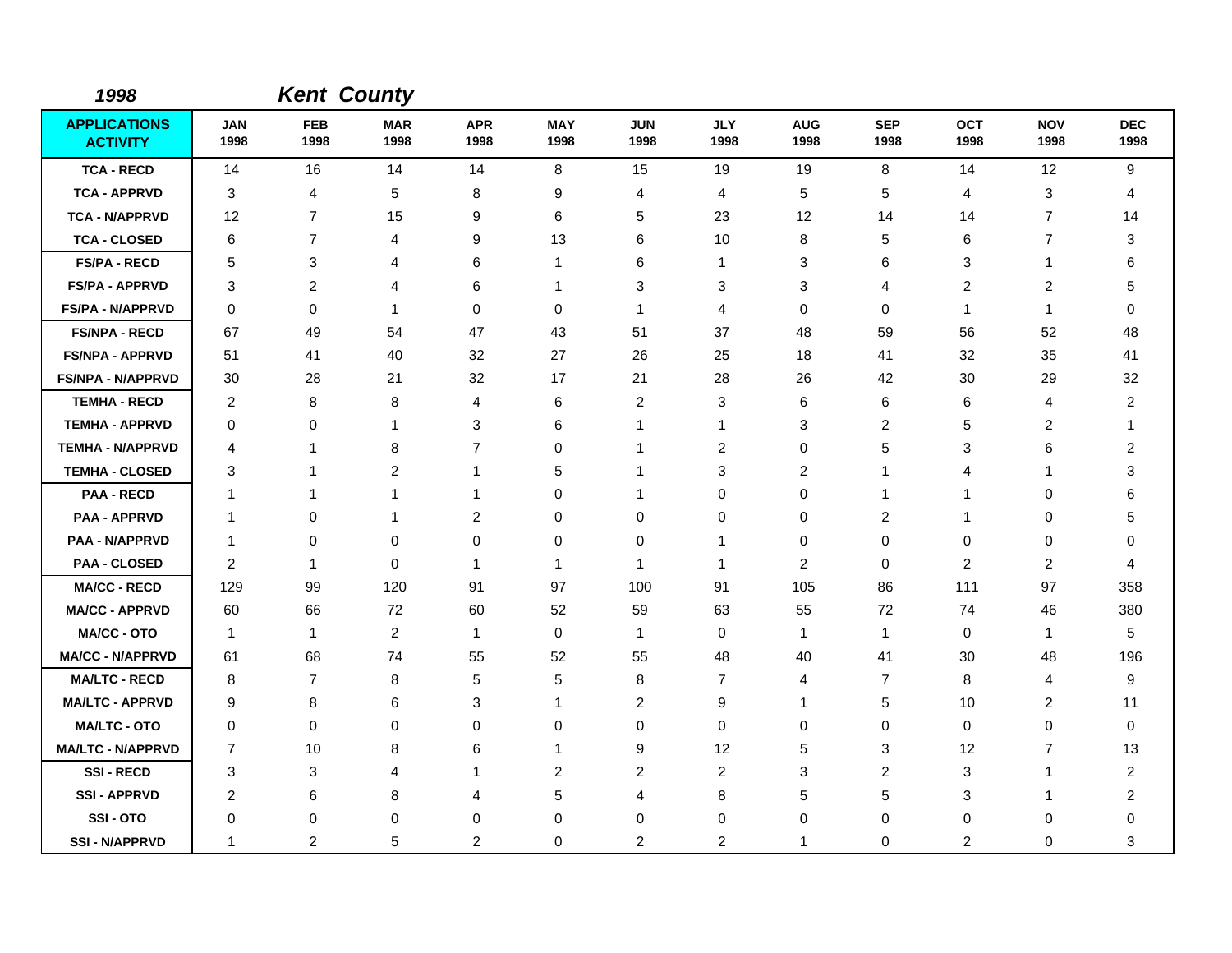| 1998                             |                    | <b>Kent County</b> |                    |                    |                    |                    |                    |                    |                    |                    |                    |                    |
|----------------------------------|--------------------|--------------------|--------------------|--------------------|--------------------|--------------------|--------------------|--------------------|--------------------|--------------------|--------------------|--------------------|
| <b>CASELOAD</b><br><b>COUNTS</b> | <b>JAN</b><br>1998 | <b>FEB</b><br>1998 | <b>MAR</b><br>1998 | <b>APR</b><br>1998 | <b>MAY</b><br>1998 | <b>JUN</b><br>1998 | <b>JLY</b><br>1998 | <b>AUG</b><br>1998 | <b>SEP</b><br>1998 | <b>OCT</b><br>1998 | <b>NOV</b><br>1998 | <b>DEC</b><br>1998 |
| <b>TCA - CASE/PAID</b>           | 63                 | 62                 | 61                 | 68                 | 63                 | 59                 | 54                 | 49                 | 46                 | 45                 | 39                 | 41                 |
| <b>TCA - ADULT/RECIP</b>         | 35                 | 34                 | 33                 | 39                 | 35                 | 32                 | 24                 | 27                 | 25                 | 65                 | 17                 | 19                 |
| <b>TCA - CHILD/RECIP</b>         | 99                 | 97                 | 95                 | 102                | 90                 | 86                 | 74                 | 78                 | 71                 | 21                 | 57                 | 58                 |
| <b>TCA - TOTAL/RECIP</b>         | 134                | 131                | 128                | 141                | 125                | 118                | 98                 | 105                | 96                 | 86                 | 74                 | 77                 |
| <b>TCA - NET/EXPEND</b>          | \$16,952           | \$16,648           | \$16,785           | \$13,811           | \$14,376           | \$12,550           | \$13,970           | \$11,976           | \$11,769           | \$11,758           | \$8,622            | \$1,554            |
| <b>FS/PA - H/HOLD CERT</b>       | 157                | 154                | 156                | 149                | 141                | 140                | 139                | 140                | 132                | 131                | 126                | 125                |
| <b>FS/PA - H/HOLD PART</b>       | 156                | 152                | 155                | 148                | 140                | 140                | 139                | 140                | 132                | 131                | 126                | 124                |
| <b>FS/PA - INDVD PART</b>        | 223                | 220                | 225                | 214                | 194                | 196                | 194                | 208                | 187                | 185                | 167                | 157                |
| <b>FS/NPA - H/HOLD CERT</b>      | 387                | 400                | 394                | 400                | 385                | 364                | 362                | 330                | 326                | 326                | 322                | 329                |
| <b>FS/NPA - H/HOLD PART</b>      | 383                | 395                | 388                | 392                | 381                | 361                | 359                | 327                | 320                | 320                | 315                | 325                |
| <b>FS/NPA - INDVD PART</b>       | 907                | 938                | 904                | 922                | 877                | 837                | 836                | 763                | 740                | 751                | 747                | 760                |
| <b>FS/TOTAL - ISSUED</b>         | \$68,262           | \$72,667           | \$70,638           | \$72,243           | \$66,523           | \$62,556           | \$63,554           | \$56,734           | \$54,175           | \$57,639           | \$53,750           | \$57,662           |
| <b>GPA/PW - CASE/PAID</b>        | 0                  | 0                  | 0                  | 0                  | $\mathbf 0$        | 0                  | 0                  | 0                  | 0                  | 0                  | 0                  | 0                  |
| <b>TEMHA - CASE/PAID</b>         | 10                 | 11                 | 9                  | 13                 | 16                 | 16                 | 11                 | 14                 | 14                 | 16                 | 15                 | 15                 |
| <b>TEMHA - RECIP</b>             | 9                  | 10                 | 9                  | 13                 | 15                 | 15                 | 10                 | 14                 | 14                 | 16                 | 15                 | 15                 |
| <b>TEMHA - NET/EXPEND</b>        | \$300              | (\$325)            | \$875              | \$1,300            | \$125              | \$1,582            | \$691              | \$1,572            | \$1,581            | \$1,808            | \$2,735            | \$1,688            |
| <b>PAA - CASE/PAID</b>           | 19                 | 16                 | 17                 | 19                 | 18                 | 18                 | 16                 | 14                 | 17                 | 16                 | 15                 | 15                 |
| <b>PAA - RECIP</b>               | 18                 | 16                 | 17                 | 19                 | 18                 | 18                 | 16                 | 14                 | 17                 | 16                 | 15                 | 15                 |
| <b>PAA - NET/EXPEND</b>          | \$2,922            | \$2,676            | \$2,756            | \$2,922            | \$2,836            | \$2,758            | \$2,758            | \$2,512            | \$2,667            | \$2,676            | \$2,594            | \$2,591            |
| <b>MA\CC - CUC</b>               | 577                | 610                | 597                | 650                | 611                | 647                | 617                | 613                | 644                | 638                | 649                | 650                |
| <b>MA\CC - SPEND DOWN</b>        | 12                 | 18                 | $12 \overline{ }$  | 21                 | 13                 | 21                 | 11                 | 12                 | 18                 | 17                 | 21                 | 14                 |
| <b>MA\LTC - CUC</b>              | 91                 | 93                 | 89                 | 87                 | 86                 | 81                 | 85                 | 83                 | 83                 | 86                 | 90                 | 89                 |
| <b>MA\LTC - SPEND DOWN</b>       | 0                  | $\mathbf 0$        | $\mathbf 0$        | 0                  | 0                  | $\mathbf 0$        | 0                  | $\mathbf 0$        | $\mathbf 0$        | 0                  | $\mathbf 0$        | $\mathbf 0$        |
| SSI-CUC                          | 314                | 318                | 320                | 315                | 307                | 313                | 314                | 319                | 319                | 317                | 316                | 306                |
| <b>TCA - RECONS</b>              | $\overline{7}$     | $\overline{7}$     | 6                  | 8                  | 8                  | 6                  | $\overline{7}$     | 8                  | 4                  | 9                  | 6                  | $\overline{7}$     |
| <b>PAA - RECONS</b>              | $\mathbf 0$        | 0                  | $\mathbf{1}$       | 0                  | $\mathbf 0$        | $\mathbf 0$        | $\mathbf{1}$       | 0                  | $\mathbf 1$        | 0                  | $\mathbf{1}$       | 0                  |
| <b>PA/FS - RECONS</b>            | 12                 | 16                 | 15                 | 20                 | 22                 | 17                 | 24                 | 18                 | 20                 | 17                 | 13                 | 21                 |
| <b>NPA/FS - RECONS</b>           | 64                 | 54                 | 73                 | 60                 | 71                 | 54                 | 51                 | 55                 | 53                 | 46                 | 40                 | 45                 |
| <b>MA/CC - RECONS</b>            | 46                 | 30                 | 74                 | 59                 | 49                 | 39                 | 49                 | 48                 | 40                 | 40                 | 32                 | 46                 |
| <b>MA/LTC - RECONS</b>           | 4                  | $\overline{2}$     | $\overline{2}$     | $\mathbf 1$        | 0                  | 1                  | 1                  | 0                  | 2                  | $\overline{2}$     | 3                  | $\mathbf{1}$       |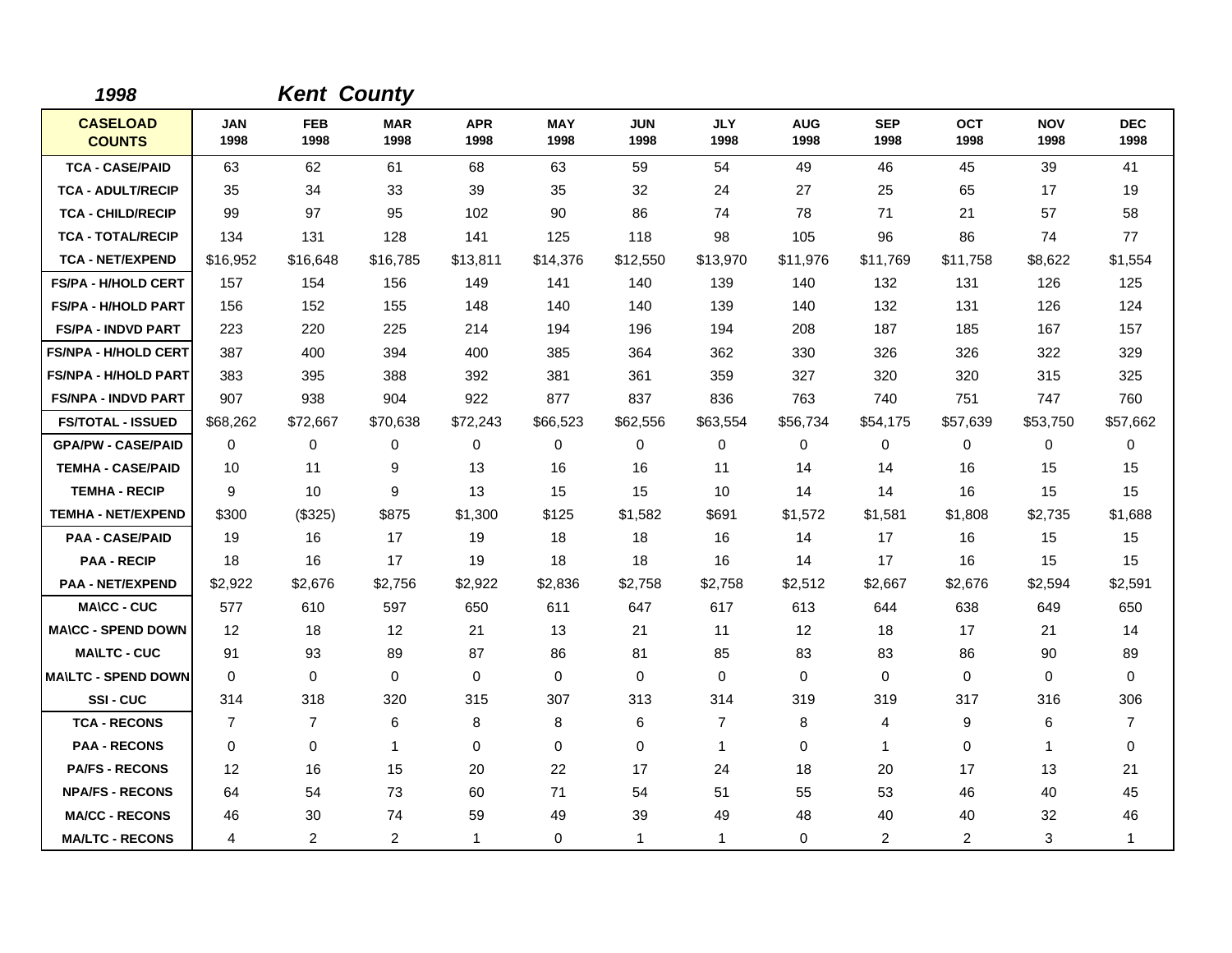| 1999                                   |                    |                    | <b>Kent County</b> |                    |                    |                    |                    |                    |                    |                    |                    |                    |
|----------------------------------------|--------------------|--------------------|--------------------|--------------------|--------------------|--------------------|--------------------|--------------------|--------------------|--------------------|--------------------|--------------------|
| <b>APPLICATIONS</b><br><b>ACTIVITY</b> | <b>JAN</b><br>1999 | <b>FEB</b><br>1999 | <b>MAR</b><br>1999 | <b>APR</b><br>1999 | <b>MAY</b><br>1999 | <b>JUN</b><br>1999 | <b>JLY</b><br>1999 | <b>AUG</b><br>1999 | <b>SEP</b><br>1999 | <b>OCT</b><br>1999 | <b>NOV</b><br>1999 | <b>DEC</b><br>1999 |
| <b>TCA - RECD</b>                      | 12                 | 9                  | 10                 | 10                 | 11                 | 11                 | $\overline{7}$     | 6                  | 10                 | 12                 | 10                 | 11                 |
| <b>TCA - APPRVD</b>                    | 3                  | 4                  | 3                  | $\overline{c}$     | 4                  | $\overline{c}$     | 3                  | 0                  | 0                  | $\overline{c}$     | 3                  | $\overline{c}$     |
| <b>TCA - N/APPRVD</b>                  | 7                  | 14                 | 6                  | 8                  | 12                 | 8                  | $\overline{7}$     | $\overline{7}$     | 8                  | 10                 | 8                  | 11                 |
| <b>TCA - CLOSED</b>                    | $\overline{7}$     | 3                  | 5                  | 3                  | $\mathbf{1}$       | 8                  | 7                  | 4                  | $\overline{7}$     | $\overline{c}$     | 4                  | 6                  |
| <b>FS/PA - RECD</b>                    | -1                 | 6                  | $\overline{2}$     | 3                  | -1                 | 3                  | 4                  |                    | 3                  | $\overline{2}$     | 3                  |                    |
| <b>FS/PA - APPRVD</b>                  | $\overline{c}$     | 5                  | $\mathbf 0$        | $\overline{c}$     | 1                  | 4                  | 3                  | 1                  | $\mathbf 0$        | $\overline{4}$     | 0                  | 3                  |
| <b>FS/PA - N/APPRVD</b>                | -1                 | $\Omega$           | $\overline{2}$     | $\overline{c}$     | 0                  | $\Omega$           | $\Omega$           | $\overline{c}$     | $\Omega$           | $\overline{c}$     | 0                  | $\overline{c}$     |
| <b>FS/NPA - RECD</b>                   | 52                 | 48                 | 61                 | 38                 | 45                 | 34                 | 34                 | 51                 | 48                 | 51                 | 49                 | 47                 |
| <b>FS/NPA - APPRVD</b>                 | 35                 | 41                 | 33                 | 27                 | 30                 | 31                 | 29                 | 30                 | 29                 | 38                 | 29                 | 26                 |
| <b>FS/NPA - N/APPRVD</b>               | 29                 | 32                 | 20                 | 35                 | 18                 | 24                 | 17                 | 18                 | 28                 | 20                 | 27                 | 26                 |
| <b>TEMHA - RECD</b>                    | 4                  | $\overline{c}$     | $\mathbf{1}$       | $\overline{c}$     | $\overline{2}$     | $\overline{4}$     | $\mathbf{1}$       | 4                  | 4                  | 4                  | 2                  | 5                  |
| <b>TEMHA - APPRVD</b>                  | 2                  | 1                  | $\mathbf 0$        | 0                  | 2                  | 0                  | $\overline{2}$     | 1                  | 2                  | 0                  | 1                  | 0                  |
| <b>TEMHA - N/APPRVD</b>                | 6                  | $\overline{c}$     | $\overline{c}$     | $\overline{c}$     | $\overline{c}$     | 3                  | 1                  | 1                  | $\mathbf{3}$       | $\overline{c}$     | 4                  |                    |
| <b>TEMHA - CLOSED</b>                  | -1                 | 3                  | $\Omega$           | 0                  | $\mathbf 1$        | $\overline{2}$     | 2                  | 0                  | 2                  | $\overline{c}$     | 2                  | 1                  |
| <b>PAA - RECD</b>                      | $\Omega$           | 6                  | 1                  | 0                  | 0                  | $\overline{2}$     | 0                  | 0                  | 3                  | 0                  | 3                  | 0                  |
| <b>PAA - APPRVD</b>                    | 0                  | 5                  | 0                  | -1                 | 0                  | 1                  | 1                  | 0                  | 11                 | 1                  | 2                  | 0                  |
| <b>PAA - N/APPRVD</b>                  | 0                  | 0                  | 0                  | 0                  | 0                  | 0                  | 0                  | 0                  | 0                  | 0                  | $\mathbf 0$        | -1                 |
| <b>PAA - CLOSED</b>                    | 2                  | $\overline{4}$     | -1                 | 0                  | $\mathbf 0$        | $\mathbf{1}$       | $\mathbf{1}$       | $\mathbf{1}$       | 4                  | $\overline{c}$     | $\mathbf 0$        | 0                  |
| <b>MA/CC - RECD</b>                    | 97                 | 358                | 107                | 88                 | 94                 | 87                 | 91                 | 110                | 94                 | 121                | 136                | 113                |
| <b>MA/CC - APPRVD</b>                  | 46                 | 380                | 54                 | 58                 | 58                 | 55                 | 68                 | 89                 | 62                 | 74                 | 73                 | 61                 |
| <b>MA/CC - OTO</b>                     | $\overline{1}$     | 5                  | $\mathbf 0$        | 0                  | 0                  | 0                  | 0                  | $\mathbf{1}$       | $\mathbf 0$        | $\overline{c}$     | 3                  | -1                 |
| <b>MA/CC - N/APPRVD</b>                | 48                 | 196                | 44                 | 39                 | 58                 | 52                 | 35                 | 56                 | 62                 | 69                 | 66                 | 67                 |
| <b>MA/LTC - RECD</b>                   | 4                  | 9                  | 11                 | 8                  | 9                  | 5                  | 4                  | 10                 | $\mathbf 1$        | 4                  | 4                  | 5                  |
| <b>MA/LTC - APPRVD</b>                 | 2                  | 11                 | 5                  | 6                  | 6                  | 5                  | 2                  | 4                  | 5                  | 1                  | $\overline{c}$     | 1                  |
| <b>MA/LTC - OTO</b>                    | $\mathbf 0$        | 0                  | 0                  | 0                  | 0                  | 0                  | 0                  | 0                  | $\mathbf 0$        | 0                  | $\mathbf 0$        | 0                  |
| <b>MA/LTC - N/APPRVD</b>               | $\overline{7}$     | 13                 | 8                  | $\overline{7}$     | 6                  | $\overline{2}$     | 5                  | 4                  | $\overline{7}$     | 2                  | 6                  | 3                  |
| <b>SSI-RECD</b>                        | -1                 | 2                  | $\overline{c}$     | $\overline{c}$     | 0                  | 6                  | 6                  | 4                  | $\overline{c}$     | 0                  | 5                  | 2                  |
| <b>SSI-APPRVD</b>                      | $\mathbf 1$        | 2                  | 8                  | 5                  | 4                  | 5                  | 12                 | 6                  | 4                  | 4                  | 4                  | 4                  |
| SSI-OTO                                | 0                  | 0                  | 0                  | 0                  | 0                  | 0                  | 0                  | 0                  | $\Omega$           | 0                  | 0                  | 0                  |
| <b>SSI - N/APPRVD</b>                  | $\Omega$           | 3                  | 4                  | 0                  | $\overline{c}$     | 3                  | 0                  | 0                  | 5                  | 3                  | 3                  | 1                  |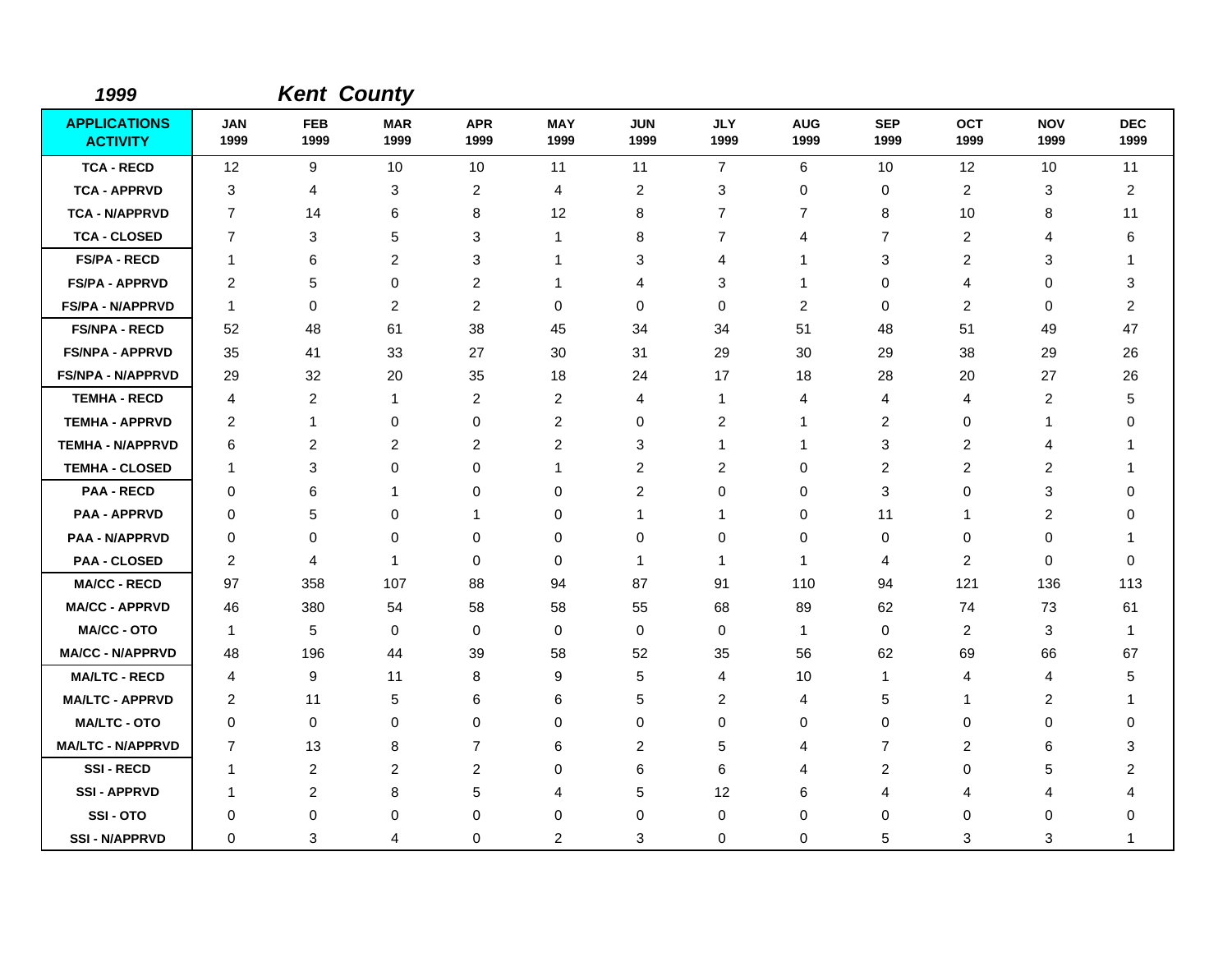| 1999                             |                    | <b>Kent County</b> |                    |                    |                    |                    |                    |                    |                    |                    |                    |                    |
|----------------------------------|--------------------|--------------------|--------------------|--------------------|--------------------|--------------------|--------------------|--------------------|--------------------|--------------------|--------------------|--------------------|
| <b>CASELOAD</b><br><b>COUNTS</b> | <b>JAN</b><br>1999 | <b>FEB</b><br>1999 | <b>MAR</b><br>1999 | <b>APR</b><br>1999 | <b>MAY</b><br>1999 | <b>JUN</b><br>1999 | <b>JLY</b><br>1999 | <b>AUG</b><br>1999 | <b>SEP</b><br>1999 | <b>OCT</b><br>1999 | <b>NOV</b><br>1999 | <b>DEC</b><br>1999 |
| <b>TCA - CASE/PAID</b>           | 39                 | 41                 | 39                 | 37                 | 39                 | 35                 | 38                 | 32                 | 29                 | 31                 | 32                 | 29                 |
| <b>TCA - ADULT/RECIP</b>         | 17                 | 19                 | 17                 | 14                 | 15                 | 13                 | 14                 | 10                 | $\overline{7}$     | 12                 | 9                  | $\overline{7}$     |
| <b>TCA - CHILD/RECIP</b>         | 57                 | 58                 | 55                 | 55                 | 54                 | 49                 | 60                 | 49                 | 41                 | 47                 | 46                 | 43                 |
| <b>TCA - TOTAL/RECIP</b>         | 74                 | 77                 | 72                 | 69                 | 69                 | 62                 | 74                 | 59                 | 48                 | 59                 | 55                 | 50                 |
| <b>TCA - NET/EXPEND</b>          | \$8,622            | \$1,554            | \$9,123            | \$8,363            | \$8,459            | \$6,295            | \$9,109            | \$8,633            | \$6,829            | \$7,844            | \$8,549            | \$2,972            |
| <b>FS/PA - H/HOLD CERT</b>       | 126                | 125                | 118                | 120                | 118                | 118                | 119                | 117                | 118                | 118                | 115                | 116                |
| <b>FS/PA - H/HOLD PART</b>       | 126                | 124                | 118                | 120                | 117                | 118                | 119                | 117                | 118                | 118                | 115                | 116                |
| <b>FS/PA - INDVD PART</b>        | 167                | 157                | 145                | 149                | 147                | 147                | 151                | 149                | 150                | 142                | 141                | 143                |
| <b>FS/NPA - H/HOLD CERT</b>      | 322                | 329                | 335                | 330                | 326                | 319                | 308                | 301                | 293                | 291                | 287                | 291                |
| <b>FS/NPA - H/HOLD PART</b>      | 315                | 325                | 329                | 326                | 322                | 314                | 307                | 300                | 291                | 286                | 284                | 291                |
| <b>FS/NPA - INDVD PART</b>       | 747                | 760                | 760                | 753                | 747                | 722                | 708                | 686                | 655                | 645                | 638                | 644                |
| <b>FS/TOTAL - ISSUED</b>         | \$53,750           | \$57,662           | \$55,485           | \$56,994           | \$55,886           | \$56,203           | \$55,670           | \$52,678           | \$49,289           | \$48,312           | \$48,347           | \$48,208           |
| <b>GPA/PW - CASE/PAID</b>        | 0                  | 0                  | 0                  | 0                  | $\mathbf 0$        | 0                  | $\mathbf 0$        | 0                  | 0                  | 0                  | 0                  | 0                  |
| <b>TEMHA - CASE/PAID</b>         | 15                 | 15                 | 15                 | 14                 | 15                 | 13                 | 15                 | 13                 | 16                 | 12                 | 13                 | 12                 |
| <b>TEMHA - RECIP</b>             | 15                 | 15                 | 15                 | 14                 | 15                 | 13                 | 15                 | 13                 | 16                 | 12                 | 13                 | 12                 |
| <b>TEMHA - NET/EXPEND</b>        | \$2,735            | \$1,688            | \$1,584            | \$1,582            | \$1,694            | \$669              | \$830              | \$1,469            | \$1,581            | \$1,291            | \$1,469            | \$3,696            |
| <b>PAA - CASE/PAID</b>           | 15                 | 15                 | 14                 | 16                 | 15                 | 15                 | 17                 | 15                 | 16                 | 18                 | 20                 | 19                 |
| <b>PAA - RECIP</b>               | 15                 | 15                 | 14                 | 16                 | 15                 | 15                 | 17                 | 15                 | 16                 | 18                 | 20                 | 19                 |
| <b>PAA - NET/EXPEND</b>          | \$2,594            | \$2,591            | \$2,125            | \$2,293            | \$2,211            | \$2,211            | \$2,372            | \$2,125            | \$2,211            | \$2,375            | \$2,621            | \$2,538            |
| <b>MA\CC - CUC</b>               | 649                | 650                | 653                | 667                | 656                | 690                | 667                | 716                | 681                | 675                | 710                | 675                |
| <b>MA\CC - SPEND DOWN</b>        | 21                 | 14                 | $12 \overline{ }$  | 10                 | 13                 | 19                 | 12                 | 16                 | 10                 | 14                 | 17                 | 9                  |
| <b>MAILTC - CUC</b>              | 90                 | 89                 | 91                 | 94                 | 97                 | 97                 | 93                 | 94                 | 95                 | 92                 | 89                 | 87                 |
| <b>MA\LTC - SPEND DOWN</b>       | $\mathbf 0$        | 0                  | $\mathbf 0$        | $\mathbf 0$        | 0                  | $\mathbf 0$        | $\mathbf 0$        | 0                  | 0                  | 0                  | 0                  | 0                  |
| SSI-CUC                          | 316                | 306                | 311                | 318                | 311                | 312                | 310                | 309                | 307                | 303                | 300                | 299                |
| <b>TCA - RECONS</b>              | 6                  | $\overline{7}$     | 9                  | 6                  | $\overline{7}$     | 11                 | 6                  | $\mathbf{1}$       | 13                 | 6                  | 7                  | 11                 |
| <b>PAA - RECONS</b>              | $\overline{1}$     | 0                  | $\Omega$           | $\Omega$           | $\mathbf 0$        | $\mathbf 0$        | $\Omega$           | 0                  | $\mathbf 0$        | $\Omega$           | $\mathbf{1}$       | $\mathbf 0$        |
| <b>PA/FS - RECONS</b>            | 13                 | 21                 | 18                 | 19                 | 17                 | 27                 | 19                 | 13                 | 26                 | 18                 | 17                 | 22                 |
| <b>NPA/FS - RECONS</b>           | 40                 | 45                 | 34                 | 56                 | 44                 | 49                 | 41                 | 44                 | 33                 | 37                 | 46                 | 54                 |
| <b>MA/CC - RECONS</b>            | 32                 | 46                 | 56                 | 66                 | 53                 | 79                 | 67                 | 68                 | 87                 | 76                 | 63                 | 45                 |
| <b>MA/LTC - RECONS</b>           | 3                  | $\mathbf{1}$       | 3                  | 3                  | 3                  | 1                  | 0                  | $\mathbf{1}$       | 3                  | $\mathbf 1$        | 5                  | $\mathbf 1$        |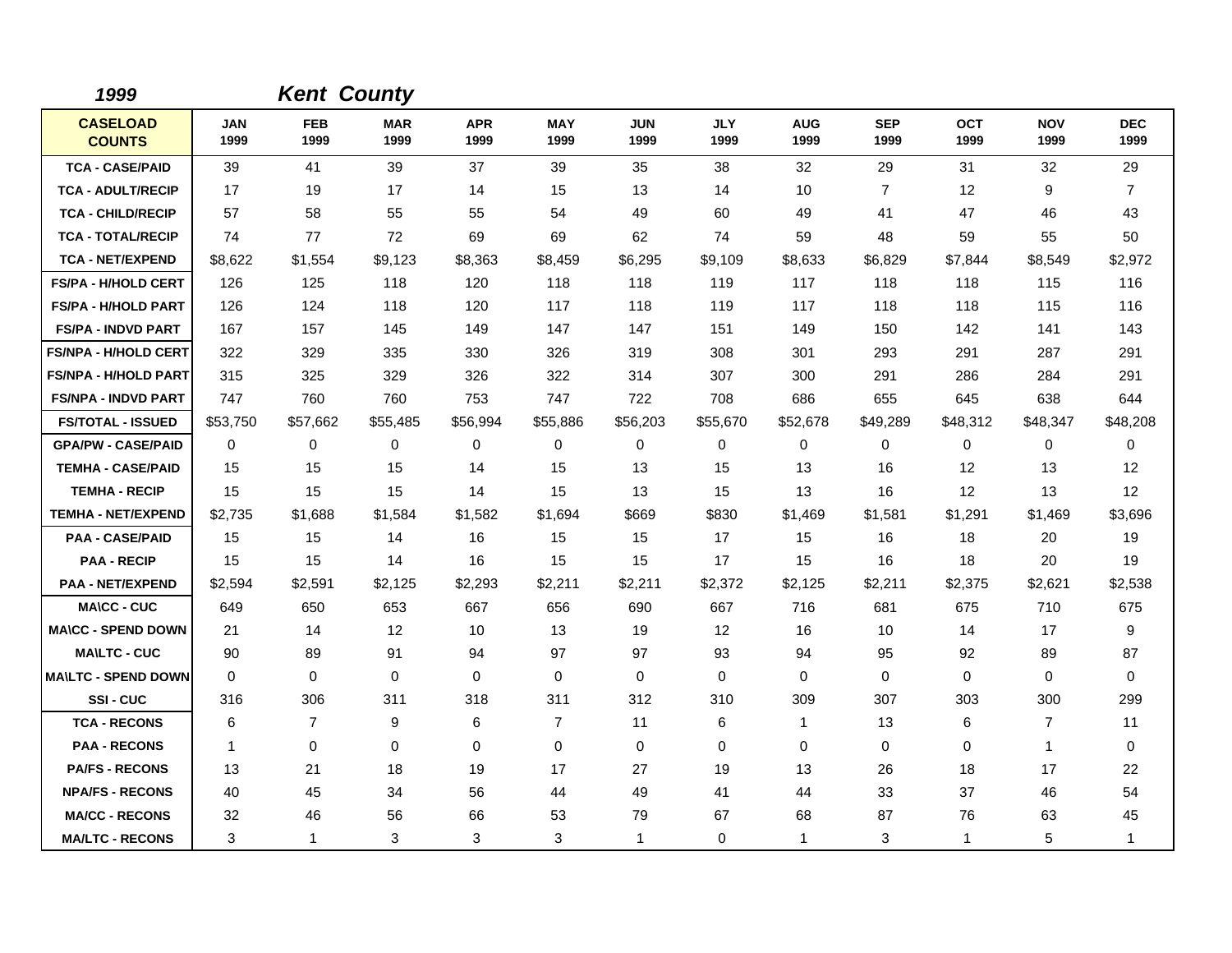| 2000                                   |                    |                    | <b>Kent County</b> |                    |                    |                    |                    |                    |                    |                    |                    |                    |
|----------------------------------------|--------------------|--------------------|--------------------|--------------------|--------------------|--------------------|--------------------|--------------------|--------------------|--------------------|--------------------|--------------------|
| <b>APPLICATIONS</b><br><b>ACTIVITY</b> | <b>JAN</b><br>2000 | <b>FEB</b><br>2000 | <b>MAR</b><br>2000 | <b>APR</b><br>2000 | <b>MAY</b><br>2000 | <b>JUN</b><br>2000 | <b>JLY</b><br>2000 | <b>AUG</b><br>2000 | <b>SEP</b><br>2000 | <b>OCT</b><br>2000 | <b>NOV</b><br>2000 | <b>DEC</b><br>2000 |
| <b>TCA - RECD</b>                      | 8                  | 10                 | 9                  | 17                 | 6                  | 13                 | 9                  | 10                 | 9                  | 13                 | $\overline{7}$     | $\overline{7}$     |
| <b>TCA - APPRVD</b>                    | 2                  | 3                  | 6                  | 3                  | 4                  | 0                  | $\mathbf{1}$       | 3                  | 4                  | 6                  | 2                  | 6                  |
| <b>TCA - N/APPRVD</b>                  | 11                 | $\overline{7}$     | 9                  | 9                  | 12                 | $\overline{7}$     | $\overline{7}$     | 15                 | 5                  | 9                  | 4                  | 6                  |
| <b>TCA - CLOSED</b>                    | 2                  | 1                  | 3                  | 4                  | $\overline{2}$     | 6                  | 3                  | $\mathbf{1}$       | 2                  | 3                  | 2                  | 4                  |
| <b>FS/PA - RECD</b>                    | 3                  | 1                  | 4                  | $\overline{7}$     | $\mathbf{1}$       | 3                  | 4                  | $\overline{7}$     | 6                  | 3                  | 4                  | 3                  |
| <b>FS/PA - APPRVD</b>                  | 2                  | 0                  | 3                  | 4                  | 2                  | $\overline{2}$     | 2                  | 6                  | $\overline{7}$     | 4                  | $\overline{c}$     | 1                  |
| <b>FS/PA - N/APPRVD</b>                | 1                  | $\mathbf{1}$       | $\mathbf 1$        | $\overline{c}$     | 4                  | $\mathbf 0$        | $\mathbf 0$        | $\overline{c}$     | $\mathbf 0$        | 0                  | $\overline{c}$     | $\overline{c}$     |
| <b>FS/NPA - RECD</b>                   | 56                 | 43                 | 48                 | 42                 | 41                 | 37                 | 41                 | 61                 | 41                 | 56                 | 59                 | 60                 |
| <b>FS/NPA - APPRVD</b>                 | 32                 | 36                 | 29                 | 27                 | 37                 | 19                 | 22                 | 37                 | 35                 | 38                 | 33                 | 33                 |
| <b>FS/NPA - N/APPRVD</b>               | 32                 | 28                 | 23                 | 27                 | 31                 | 25                 | 21                 | 30                 | 33                 | 26                 | 32                 | 31                 |
| <b>TEMHA - RECD</b>                    | -1                 | 2                  | 5                  | $\overline{4}$     | 3                  | 1                  | 2                  | 5                  | 2                  | 4                  | 5                  | 3                  |
| <b>TEMHA - APPRVD</b>                  | 2                  | 0                  | 3                  | $\overline{c}$     | 3                  | 1                  | $\overline{c}$     | 3                  | $\mathbf 1$        | 1                  | $\overline{c}$     | 2                  |
| <b>TEMHA - N/APPRVD</b>                | 2                  | $\overline{2}$     | $\mathbf{1}$       | 4                  | $\overline{c}$     | $\overline{c}$     | -1                 | 0                  | 3                  | 3                  | $\overline{2}$     | $\overline{2}$     |
| <b>TEMHA - CLOSED</b>                  | 2                  | 0                  | 2                  | 4                  | $\mathbf{1}$       | $\overline{c}$     | 1                  | 2                  | $\mathbf 1$        | 4                  |                    | 4                  |
| <b>PAA - RECD</b>                      | 0                  | 0                  | $\mathbf 0$        | 0                  | $\mathbf 0$        | 0                  | 0                  | 2                  | 0                  | 0                  |                    | 0                  |
| <b>PAA - APPRVD</b>                    | $\overline{1}$     | 0                  | 0                  | 1                  | 0                  | 0                  | 0                  | 1                  | 1                  | 0                  | 0                  | 0                  |
| <b>PAA - N/APPRVD</b>                  | $\mathbf 1$        | 0                  | $\mathbf 0$        | 0                  | 0                  | 0                  | $\mathbf 0$        | 0                  | -1                 | 0                  | 0                  | -1                 |
| <b>PAA - CLOSED</b>                    | $\mathbf 0$        | 0                  | $\mathbf 0$        | $\mathbf 1$        | $\overline{c}$     | 1                  | $\mathbf{1}$       | 1                  | $\mathbf 1$        | 0                  | 0                  | $\Omega$           |
| <b>MA/CC - RECD</b>                    | 108                | 74                 | 98                 | 113                | 102                | 88                 | 72                 | 133                | 86                 | 129                | 114                | 118                |
| <b>MA/CC - APPRVD</b>                  | 70                 | 53                 | 59                 | 73                 | 65                 | 47                 | 43                 | 68                 | 50                 | 78                 | 77                 | 56                 |
| <b>MA/CC - OTO</b>                     | $\mathbf{1}$       | 0                  | $\mathbf 0$        | $\mathbf{1}$       | 0                  | $\mathbf 0$        | 2                  | 1                  | $\mathbf 1$        | 0                  | 0                  | 1                  |
| <b>MA/CC - N/APPRVD</b>                | 67                 | 65                 | 65                 | 65                 | 94                 | 57                 | 48                 | 63                 | 73                 | 54                 | 68                 | 47                 |
| <b>MA/LTC - RECD</b>                   | 4                  | 8                  | 4                  | $\overline{7}$     | 8                  | $\mathbf 0$        | 6                  | 4                  | 2                  | 7                  | 9                  | 9                  |
| <b>MA/LTC - APPRVD</b>                 | $\overline{c}$     | 5                  | $\overline{4}$     | $\overline{c}$     | 5                  | $\overline{7}$     | 6                  | 1                  | 1                  | 1                  | 5                  | 2                  |
| <b>MA/LTC - OTO</b>                    | 0                  | 0                  | 0                  | $\Omega$           | $\mathbf 0$        | 0                  | 0                  | $\Omega$           | 0                  | 0                  | $\Omega$           | $\Omega$           |
| <b>MA/LTC - N/APPRVD</b>               | 0                  | 5                  | 6                  | 4                  | 9                  | 4                  | 3                  | 1                  | 4                  | 1                  | 5                  | $\overline{7}$     |
| <b>SSI-RECD</b>                        | 3                  | 1                  | 3                  | 4                  | 5                  | $\overline{c}$     | $\overline{7}$     | 2                  | $\overline{2}$     | 5                  | 4                  | 0                  |
| <b>SSI - APPRVD</b>                    | $\overline{7}$     | 1                  | 3                  | 5                  | 9                  | $\overline{c}$     | $\overline{7}$     | 4                  | 3                  | 5                  | 8                  | 3                  |
| SSI-OTO                                | 0                  | 0                  | 0                  | 0                  | 0                  | 1                  | 0                  | 0                  | 0                  | 0                  | 0                  | 0                  |
| <b>SSI - N/APPRVD</b>                  | 6                  | $\mathbf 0$        | $\mathbf 0$        | 1                  | 4                  | 3                  | 3                  | 0                  | 3                  | 3                  | $\overline{c}$     | 1                  |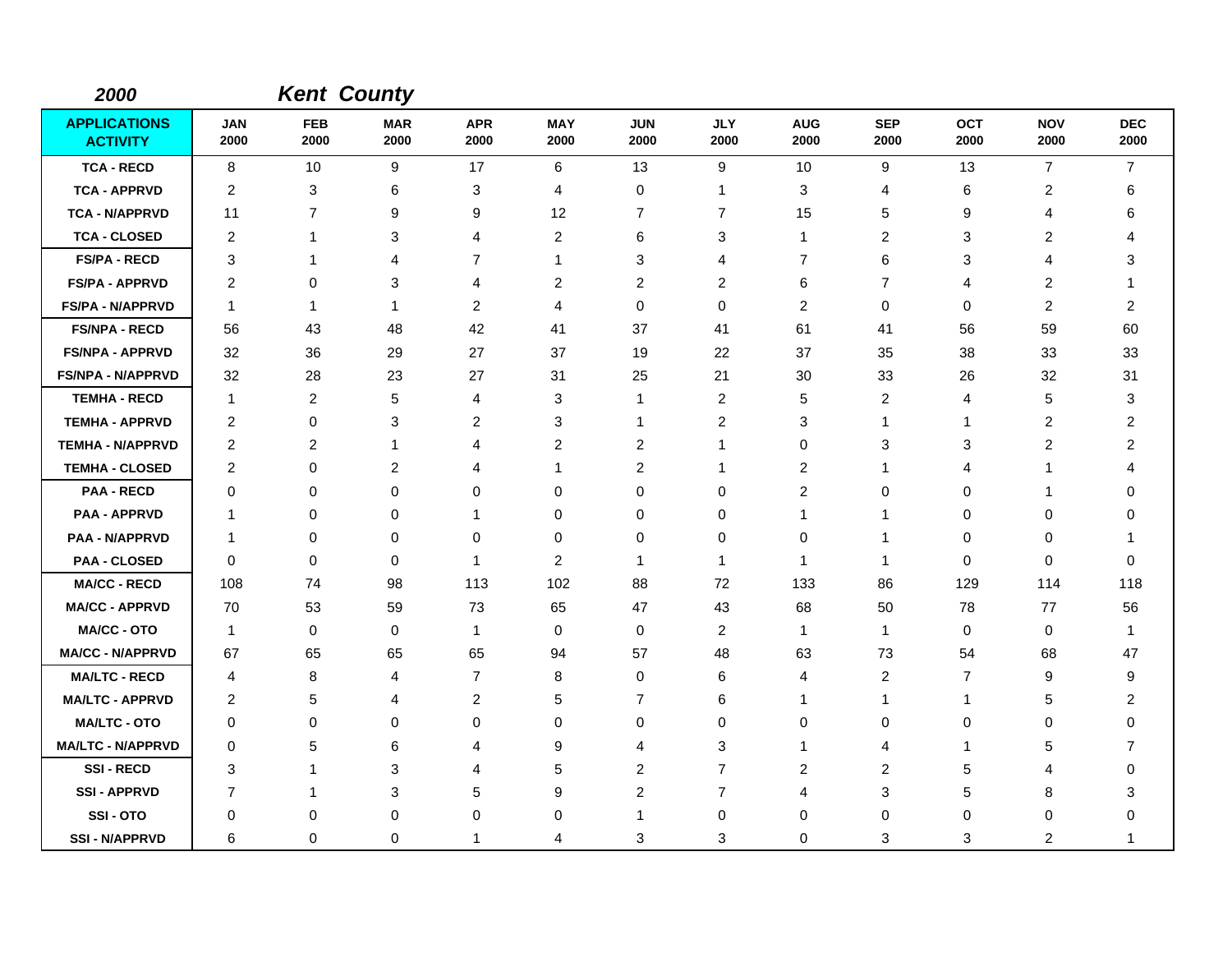| 2000                             |                    | <b>Kent County</b> |                    |                    |                    |                    |                    |                    |                    |                    |                    |                    |
|----------------------------------|--------------------|--------------------|--------------------|--------------------|--------------------|--------------------|--------------------|--------------------|--------------------|--------------------|--------------------|--------------------|
| <b>CASELOAD</b><br><b>COUNTS</b> | <b>JAN</b><br>2000 | <b>FEB</b><br>2000 | <b>MAR</b><br>2000 | <b>APR</b><br>2000 | <b>MAY</b><br>2000 | <b>JUN</b><br>2000 | <b>JLY</b><br>2000 | <b>AUG</b><br>2000 | <b>SEP</b><br>2000 | <b>OCT</b><br>2000 | <b>NOV</b><br>2000 | <b>DEC</b><br>2000 |
| <b>TCA - CASE/PAID</b>           | 31                 | 34                 | 40                 | 33                 | 35                 | 31                 | 29                 | 31                 | 32                 | 38                 | 35                 | 41                 |
| <b>TCA - ADULT/RECIP</b>         | 10                 | 8                  | 16                 | 47                 | 12                 | $\overline{7}$     | 6                  | 9                  | 11                 | 17                 | 11                 | 18                 |
| <b>TCA - CHILD/RECIP</b>         | 49                 | 50                 | 54                 | 9                  | 15                 | 42                 | 38                 | 39                 | 40                 | 51                 | 45                 | 57                 |
| <b>TCA - TOTAL/RECIP</b>         | 59                 | 58                 | 70                 | 56                 | 27                 | 49                 | 44                 | 48                 | 51                 | 68                 | 56                 | 75                 |
| <b>TCA - NET/EXPEND</b>          | \$9,605            | \$8,302            | \$7,498            | \$7,924            | \$8,186            | \$6,237            | \$6,681            | \$7,589            | \$7,386            | \$11,931           | \$9,031            | \$10,523           |
| <b>FS/PA - H/HOLD CERT</b>       | 116                | 119                | 123                | 119                | 121                | 119                | 122                | 122                | 130                | 131                | 130                | 127                |
| <b>FS/PA - H/HOLD PART</b>       | 115                | 118                | 122                | 119                | 120                | 118                | 119                | 118                | 127                | 128                | 127                | 126                |
| <b>FS/PA - INDVD PART</b>        | 141                | 144                | 149                | 146                | 148                | 147                | 145                | 143                | 154                | 161                | 166                | 157                |
| <b>FS/NPA - H/HOLD CERT</b>      | 288                | 301                | 295                | 291                | 294                | 276                | 258                | 269                | 269                | 278                | 270                | 268                |
| <b>FS/NPA - H/HOLD PART</b>      | 287                | 300                | 292                | 290                | 287                | 272                | 255                | 265                | 267                | 278                | 268                | 268                |
| <b>FS/NPA - INDVD PART</b>       | 625                | 656                | 630                | 620                | 635                | 596                | 555                | 596                | 598                | 606                | 566                | 590                |
| <b>FS/TOTAL - ISSUED</b>         | \$46,869           | \$48,465           | \$47,262           | \$47,080           | \$50,064           | \$46,947           | \$42,387           | \$44,397           | \$44,268           | \$44,906           | \$43,913           | \$45,344           |
| <b>GPA/PW - CASE/PAID</b>        | 0                  | 0                  | 0                  | 0                  | $\mathbf 0$        | 0                  | 0                  | 0                  | 0                  | 0                  | 0                  | 0                  |
| <b>TEMHA - CASE/PAID</b>         | 15                 | 13                 | 9                  | 15                 | 19                 | 17                 | 19                 | 19                 | 23                 | 20                 | 20                 | 18                 |
| <b>TEMHA - RECIP</b>             | 15                 | 13                 | 8                  | 15                 | 19                 | 17                 | 18                 | 19                 | 23                 | 19                 | 20                 | 18                 |
| <b>TEMHA - NET/EXPEND</b>        | \$1,980            | \$1,715            | \$1,377            | \$1,980            | \$2,508            | \$2,219            | \$1,980            | \$2,506            | \$896              | \$2,508            | \$1,980            | \$2,202            |
| <b>PAA - CASE/PAID</b>           | 21                 | 20                 | 20                 | 21                 | 18                 | 18                 | 17                 | 18                 | 18                 | 19                 | 19                 | 19                 |
| <b>PAA - RECIP</b>               | 21                 | 20                 | 20                 | 21                 | 18                 | 18                 | 17                 | 18                 | 18                 | 19                 | 19                 | 19                 |
| <b>PAA - NET/EXPEND</b>          | \$2,876            | \$2,708            | \$2,671            | \$2,012            | \$2,431            | \$2,359            | \$2,349            | \$2,349            | \$3,526            | \$3,000            | \$2,850            | \$2,860            |
| <b>MA\CC - CUC</b>               | 714                | 680                | 689                | 733                | 702                | 724                | 687                | 725                | 702                | 692                | 759                | 703                |
| <b>MA\CC - SPEND DOWN</b>        | 15                 | 9                  | 8                  | 13                 | 8                  | 11                 | 8                  | 13                 | 9                  | 16                 | 20                 | 17                 |
| <b>MA\LTC - CUC</b>              | 88                 | 92                 | 90                 | 87                 | 84                 | 88                 | 87                 | 88                 | 86                 | 82                 | 84                 | 81                 |
| <b>MAILTC - SPEND DOWN</b>       | 0                  | $\mathbf 0$        | 0                  | 0                  | 0                  | $\mathbf 0$        | 0                  | 0                  | $\mathbf 0$        | 0                  | $\mathbf 0$        | $\mathbf 0$        |
| SSI-CUC                          | 304                | 301                | 303                | 302                | 291                | 292                | 295                | 297                | 294                | 295                | 301                | 295                |
| <b>TCA - RECONS</b>              | 0                  | 0                  | $\mathbf 0$        | 0                  | $\mathbf 0$        | $\mathbf 0$        | 0                  | 6                  | 3                  | 3                  | 4                  | 5                  |
| <b>PAA - RECONS</b>              | 2                  | $\mathbf{1}$       | $\mathbf 0$        | $\mathbf 0$        | $\mathbf 0$        | $\mathbf 0$        | 0                  | 0                  | $\mathbf 0$        | 0                  | $\mathbf{1}$       | 0                  |
| <b>PA/FS - RECONS</b>            | 0                  | 17                 | 26                 | 28                 | 34                 | 25                 | 23                 | 27                 | 28                 | 20                 | 21                 | 21                 |
| <b>NPA/FS - RECONS</b>           | 34                 | 39                 | 50                 | 51                 | 57                 | 39                 | 39                 | 44                 | 40                 | 44                 | 45                 | 36                 |
| <b>MA/CC - RECONS</b>            | 72                 | 59                 | 58                 | 69                 | 72                 | 62                 | 72                 | 110                | 85                 | 110                | 108                | 55                 |
| <b>MA/LTC - RECONS</b>           | $\overline{7}$     | 3                  | 3                  | 2                  | $\mathbf{1}$       | 2                  | 0                  | 2                  | $\mathbf 1$        | $\mathbf{1}$       | $\mathbf{1}$       | $\overline{2}$     |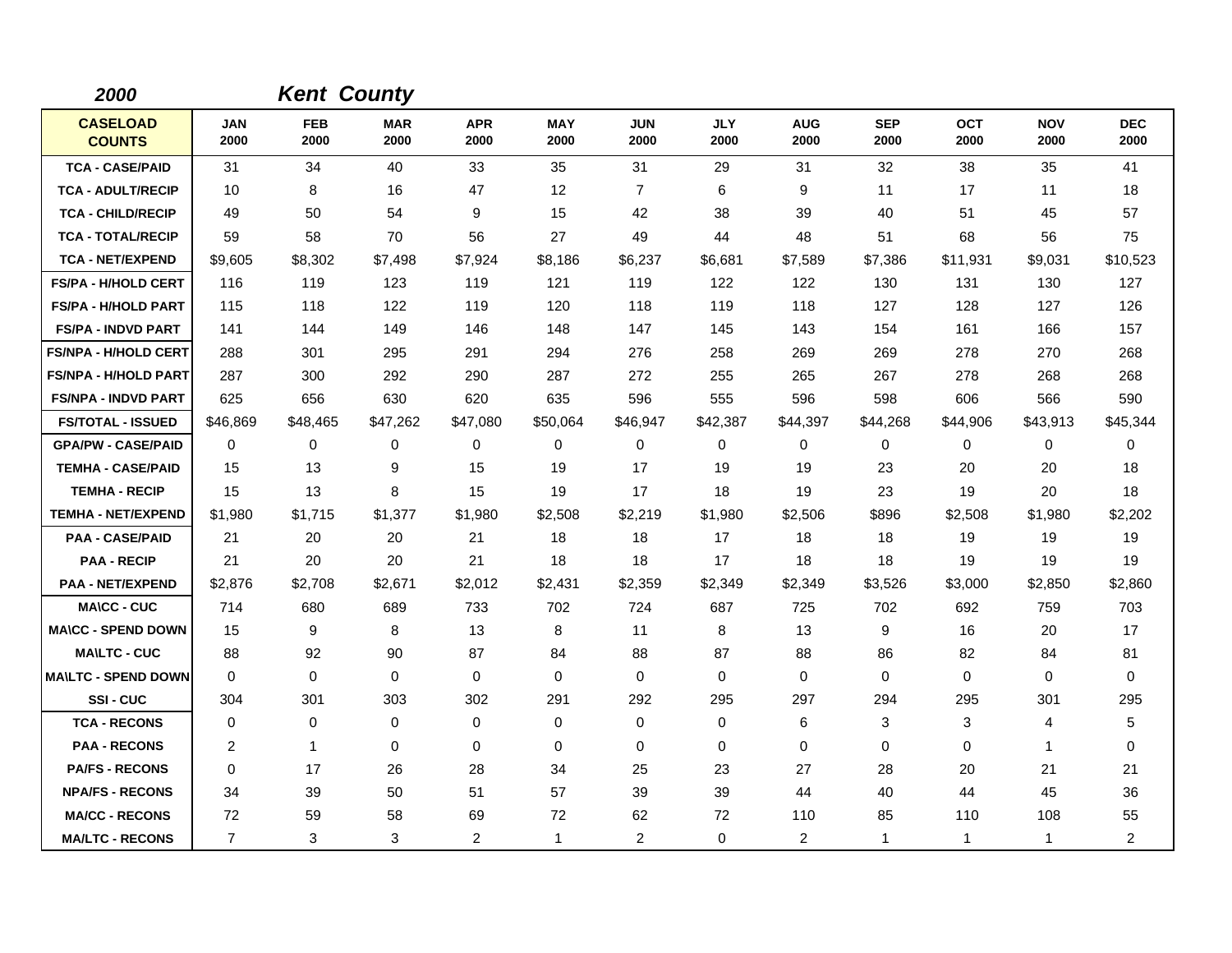| 2001                                   |                    | <b>Kent County</b> |                    |                    |                    |                    |                    |                    |                    |                    |                    |                    |
|----------------------------------------|--------------------|--------------------|--------------------|--------------------|--------------------|--------------------|--------------------|--------------------|--------------------|--------------------|--------------------|--------------------|
| <b>APPLICATIONS</b><br><b>ACTIVITY</b> | <b>JAN</b><br>2001 | <b>FEB</b><br>2001 | <b>MAR</b><br>2001 | <b>APR</b><br>2001 | <b>MAY</b><br>2001 | <b>JUN</b><br>2001 | <b>JLY</b><br>2001 | <b>AUG</b><br>2001 | <b>SEP</b><br>2001 | <b>OCT</b><br>2001 | <b>NOV</b><br>2001 | <b>DEC</b><br>2001 |
| <b>TCA - RECD</b>                      | 19                 | 5                  | 8                  | 5                  | 3                  | 8                  | 11                 | 11                 | $\mathbf{3}$       | $\overline{7}$     | 9                  | 13                 |
| <b>TCA - APPRVD</b>                    | $\overline{1}$     | 3                  | $\overline{c}$     | -1                 | 4                  | $\mathbf{1}$       | 7                  | 4                  | 6                  | 0                  | $\mathbf{1}$       | 5                  |
| <b>TCA - N/APPRVD</b>                  | 12                 | 13                 | 3                  | 8                  | 6                  | $\overline{c}$     | 6                  | 8                  | 9                  | 3                  | 9                  | $\overline{7}$     |
| <b>TCA - CLOSED</b>                    | 4                  | 8                  | $\overline{2}$     | 5                  | $\mathbf 1$        | $\mathbf 1$        | 1                  | 5                  | 5                  | $\overline{c}$     | 5                  | 3                  |
| <b>FS/PA - RECD</b>                    | 5                  | 4                  | 5                  | 3                  | 3                  | 1                  | 4                  | 3                  | -1                 | 3                  | 9                  | 7                  |
| <b>FS/PA - APPRVD</b>                  | 4                  | 6                  | 3                  | 6                  | 7                  | $\overline{c}$     | 4                  | 7                  | 2                  | 4                  | 10                 | 6                  |
| FS/PA - N/APPRVD                       | 2                  | 3                  | $\Omega$           | $\Omega$           | -1                 | $\mathbf{1}$       | $\Omega$           | 0                  | $\Omega$           | 1                  | -1                 | 3                  |
| <b>FS/NPA - RECD</b>                   | 62                 | 44                 | 70                 | 33                 | 55                 | 57                 | 42                 | 33                 | 51                 | 46                 | 38                 | 61                 |
| <b>FS/NPA - APPRVD</b>                 | 44                 | 32                 | 44                 | 28                 | 37                 | 35                 | 54                 | 17                 | 23                 | 43                 | 32                 | 49                 |
| <b>FS/NPA - N/APPRVD</b>               | 42                 | 38                 | 25                 | 34                 | 22                 | 21                 | 27                 | 16                 | 18                 | 34                 | 17                 | 23                 |
| <b>TEMHA - RECD</b>                    | 4                  | 5                  | $\overline{7}$     | $\overline{7}$     | 13                 | 6                  | 6                  | 0                  | 4                  | 6                  | $\overline{7}$     | 8                  |
| <b>TEMHA - APPRVD</b>                  | 2                  | 2                  | 6                  | 4                  | 5                  | 5                  | 2                  | 4                  | 3                  | 1                  | 3                  | 0                  |
| <b>TEMHA - N/APPRVD</b>                | 3                  | $\overline{2}$     | 3                  | 3                  | 11                 | $\overline{7}$     | $\overline{c}$     | 5                  | $\mathbf{3}$       | 3                  | 4                  | 4                  |
| <b>TEMHA - CLOSED</b>                  | 4                  | 5                  | 1                  | 1                  | 0                  | 4                  | 2                  | 3                  | $\overline{7}$     | $\overline{7}$     | 6                  | 2                  |
| <b>PAA - RECD</b>                      | 0                  | 0                  | 1                  | 0                  | 2                  | 1                  | 1                  | -1                 | $\mathbf 0$        | 0                  | 0                  | 0                  |
| <b>PAA - APPRVD</b>                    | 0                  | $\mathbf 0$        | 0                  | 0                  | -1                 | $\mathbf 1$        | 2                  | 0                  | 0                  | 1                  | 0                  | 0                  |
| <b>PAA - N/APPRVD</b>                  | 0                  | 1                  | -1                 | 0                  | 0                  | 0                  | 0                  | 0                  | 0                  | 1                  | 0                  | 0                  |
| <b>PAA - CLOSED</b>                    | 0                  | 0                  | $\mathbf 0$        | 0                  | $\overline{2}$     | 0                  | 0                  | $\mathbf{1}$       | 3                  | 0                  | $\mathbf 1$        | 1                  |
| <b>MA/CC - RECD</b>                    | 101                | 80                 | 110                | 67                 | 113                | 94                 | 79                 | 89                 | 117                | 92                 | 97                 | 117                |
| <b>MA/CC - APPRVD</b>                  | 58                 | 67                 | 56                 | 33                 | 59                 | 68                 | 76                 | 57                 | 59                 | 63                 | 60                 | 71                 |
| <b>MA/CC - OTO</b>                     | $\mathbf 0$        | $\mathbf{1}$       | $\mathbf 0$        | 0                  | 0                  | 0                  | $\mathbf{1}$       | 0                  | 3                  | 0                  | 0                  | 0                  |
| <b>MA/CC - N/APPRVD</b>                | 61                 | 54                 | 54                 | 53                 | 69                 | 47                 | 58                 | 45                 | 54                 | 59                 | 50                 | 58                 |
| <b>MA/LTC - RECD</b>                   | 2                  | $\overline{2}$     | 8                  | 10                 | 10                 | 5                  | 6                  | 4                  | 7                  | 5                  | 8                  | 11                 |
| <b>MA/LTC - APPRVD</b>                 | 2                  | 8                  | 8                  | 4                  | 5                  | 9                  | $\overline{7}$     | 4                  | $\mathbf 1$        | 4                  | 8                  | 5                  |
| <b>MA/LTC - OTO</b>                    | 0                  | 0                  | $\mathbf 0$        | 0                  | $\mathbf 0$        | 0                  | 0                  | 0                  | 0                  | 0                  | 0                  | 0                  |
| <b>MA/LTC - N/APPRVD</b>               | 4                  | 4                  | $\overline{7}$     | $\overline{7}$     | 13                 | 15                 | 5                  | 3                  | $\Omega$           | 9                  | 5                  | 1                  |
| <b>SSI-RECD</b>                        | -1                 | 1                  | 3                  | 5                  | $\overline{2}$     | 3                  | $\mathbf 1$        | 3                  | 4                  | $\overline{7}$     | 4                  | 6                  |
| <b>SSI-APPRVD</b>                      | 4                  | 4                  | 4                  | 3                  | 6                  | $\overline{4}$     | $\overline{7}$     | 3                  | $\overline{7}$     | 8                  | 10                 | $\overline{7}$     |
| SSI-OTO                                | 0                  | 0                  | 0                  | $\Omega$           | 0                  | 0                  | 0                  | 0                  | 0                  | 0                  | 0                  | 0                  |
| <b>SSI - N/APPRVD</b>                  | 1                  | 1                  | 3                  | 3                  | 5                  | 4                  | 5                  | 2                  | 3                  | 5                  | 6                  | 1                  |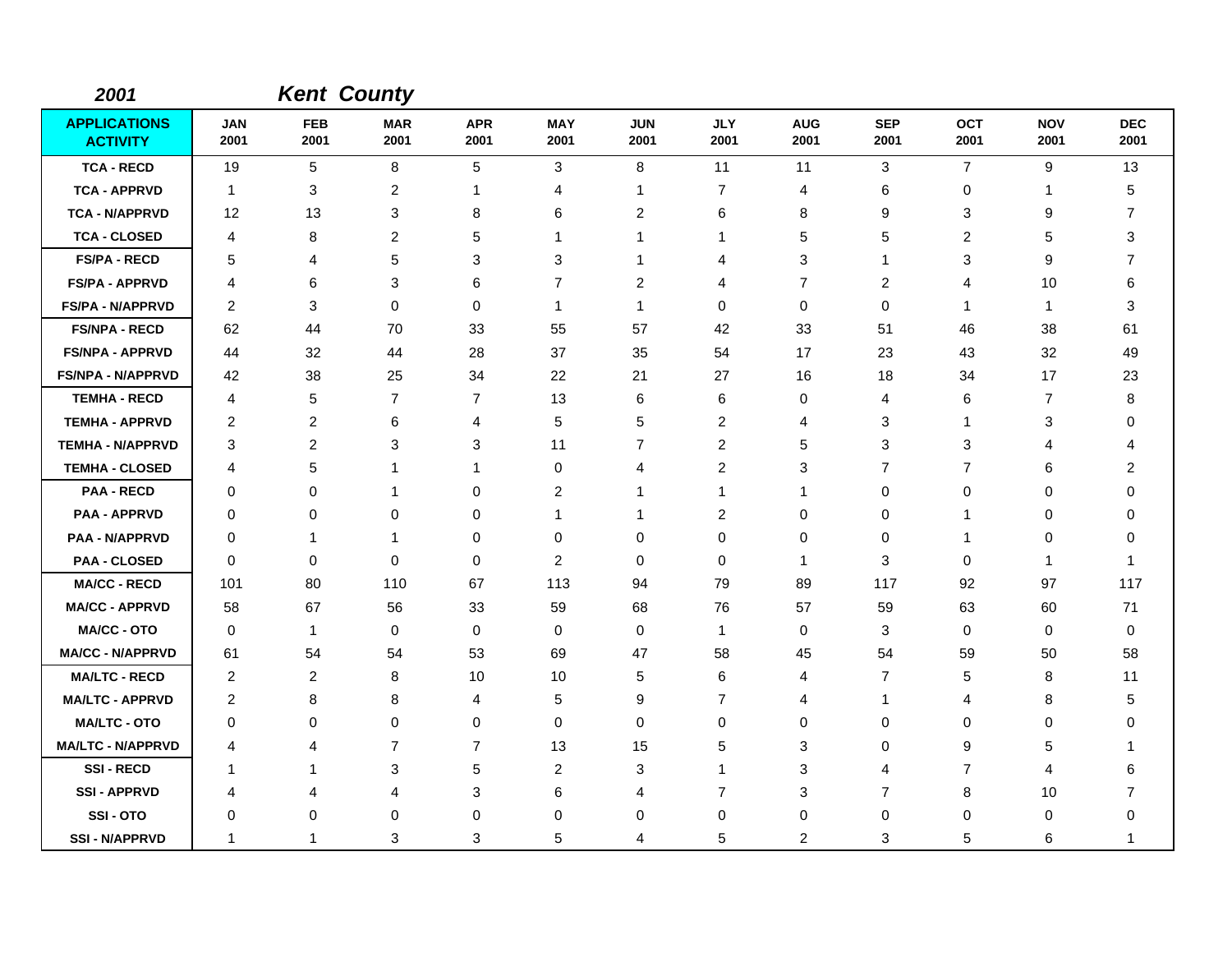| 2001                             |                    | <b>Kent County</b> |                    |                    |                    |                    |                    |                    |                    |                    |                    |                    |
|----------------------------------|--------------------|--------------------|--------------------|--------------------|--------------------|--------------------|--------------------|--------------------|--------------------|--------------------|--------------------|--------------------|
| <b>CASELOAD</b><br><b>COUNTS</b> | <b>JAN</b><br>2001 | <b>FEB</b><br>2001 | <b>MAR</b><br>2001 | <b>APR</b><br>2001 | <b>MAY</b><br>2001 | <b>JUN</b><br>2001 | <b>JLY</b><br>2001 | <b>AUG</b><br>2001 | <b>SEP</b><br>2001 | <b>OCT</b><br>2001 | <b>NOV</b><br>2001 | <b>DEC</b><br>2001 |
| <b>TCA - CASE/PAID</b>           | 36                 | 35                 | 34                 | 31                 | 37                 | 34                 | 47                 | 44                 | 44                 | 36                 | 31                 | 39                 |
| <b>TCA - ADULT/RECIP</b>         | 11                 | 9                  | 8                  | 9                  | 9                  | 9                  | 19                 | 18                 | 20                 | 13                 | 9                  | 19                 |
| <b>TCA - CHILD/RECIP</b>         | 48                 | 48                 | 45                 | 40                 | 47                 | 45                 | 58                 | 59                 | 54                 | 43                 | 37                 | 45                 |
| <b>TCA - TOTAL/RECIP</b>         | 59                 | 57                 | 53                 | 49                 | 56                 | 54                 | 77                 | 77                 | 74                 | 56                 | 46                 | 64                 |
| <b>TCA - NET/EXPEND</b>          | \$8,984            | \$8,840            | \$8,245            | \$8,380            | \$11,406           | \$8,569            | \$9,746            | \$10,654           | \$10,919           | \$8,691            | \$8,022            | \$8,049            |
| <b>FS/PA - H/HOLD CERT</b>       | 126                | 131                | 124                | 133                | 137                | 135                | 137                | 148                | 149                | 143                | 141                | 145                |
| <b>FS/PA - H/HOLD PART</b>       | 125                | 130                | 121                | 130                | 135                | 133                | 134                | 147                | 148                | 142                | 137                | 144                |
| <b>FS/PA - INDVD PART</b>        | 153                | 159                | 147                | 159                | 166                | 160                | 165                | 187                | 185                | 175                | 170                | 175                |
| <b>FS/NPA - H/HOLD CERT</b>      | 268                | 263                | 272                | 264                | 277                | 276                | 301                | 280                | 264                | 271                | 277                | 298                |
| <b>FS/NPA - H/HOLD PART</b>      | 266                | 262                | 271                | 260                | 271                | 271                | 297                | 270                | 260                | 265                | 273                | 291                |
| <b>FS/NPA - INDVD PART</b>       | 578                | 571                | 576                | 564                | 595                | 604                | 656                | 604                | 591                | 594                | 608                | 642                |
| <b>FS/TOTAL - ISSUED</b>         | \$42,941           | \$44,906           | \$42,662           | \$45,573           | \$49,330           | \$49,610           | \$52,401           | \$49,574           | \$46,634           | \$43,294           | \$44,650           | \$51,202           |
| <b>GPA/PW - CASE/PAID</b>        | 0                  | 0                  | $\mathbf 0$        | 0                  | $\mathbf 0$        | 0                  | 0                  | 0                  | 0                  | 0                  | 0                  | 0                  |
| <b>TEMHA - CASE/PAID</b>         | 16                 | 16                 | 24                 | 25                 | 32                 | 32                 | 31                 | 29                 | 37                 | 25                 | 24                 | 19                 |
| <b>TEMHA - RECIP</b>             | 16                 | 15                 | 24                 | 25                 | 32                 | 31                 | 30                 | 29                 | 36                 | 134                | 24                 | 19                 |
| <b>TEMHA - NET/EXPEND</b>        | (\$3,319)          | \$4,326            | \$3,160            | \$2,705            | \$4,087            | \$3,564            | \$3,564            | \$3,825            | \$5,644            | \$4                | \$3,141            | \$3,329            |
| <b>PAA - CASE/PAID</b>           | 18                 | 19                 | 19                 | 19                 | 19                 | 21                 | 23                 | 22                 | 20                 | 22                 | 21                 | 22                 |
| <b>PAA - RECIP</b>               | 18                 | 19                 | 19                 | 19                 | 19                 | 21                 | 23                 | 22                 | 20                 | 22                 | 21                 | 22                 |
| <b>PAA - NET/EXPEND</b>          | \$2,788            | \$2,648            | \$3,414            | \$3,414            | \$3,210            | \$3,210            | \$3,538            | \$3,538            | \$2,688            | \$2,852            | \$2,688            | \$2,852            |
| <b>MA\CC - CUC</b>               | 736                | 733                | 718                | 734                | 709                | 746                | 732                | 775                | 743                | 741                | 770                | 747                |
| <b>MA\CC - SPEND DOWN</b>        | 22                 | 18                 | 17                 | 25                 | 20                 | 23                 | 16                 | 22                 | 12                 | 6                  | 12                 | 11                 |
| <b>MA\LTC - CUC</b>              | 81                 | 86                 | 88                 | 88                 | 88                 | 89                 | 88                 | 94                 | 84                 | 85                 | 88                 | 88                 |
| <b>MAILTC - SPEND DOWN</b>       | 0                  | 0                  | $\mathbf 0$        | $\mathbf 0$        | $\mathbf 0$        | $\Omega$           | 0                  | 0                  | 0                  | 0                  | 0                  | 0                  |
| SSI-CUC                          | 292                | 280                | 284                | 288                | 289                | 289                | 288                | 291                | 294                | 293                | 304                | 303                |
| <b>TCA - RECONS</b>              | $\Omega$           | 3                  | $\mathbf 0$        | 0                  | $\mathbf 0$        | 1                  | $\Omega$           | 2                  | 3                  | 8                  | 3                  | 3                  |
| <b>PAA - RECONS</b>              | $\mathbf 0$        | $\mathbf{1}$       | $\Omega$           | $\mathbf 0$        | $\mathbf 0$        | $\mathbf 0$        | 0                  | 0                  | 0                  | 0                  | $\mathbf{1}$       | 0                  |
| <b>PA/FS - RECONS</b>            | 39                 | 27                 | 16                 | 31                 | 25                 | 31                 | 23                 | 38                 | 19                 | 29                 | 32                 | 23                 |
| <b>NPA/FS - RECONS</b>           | 43                 | 36                 | 50                 | 39                 | 44                 | 36                 | 34                 | 50                 | 48                 | 45                 | 42                 | 52                 |
| <b>MA/CC - RECONS</b>            | 65                 | 48                 | 89                 | 72                 | 63                 | 74                 | 98                 | 114                | 112                | 120                | 84                 | 96                 |
| <b>MA/LTC - RECONS</b>           | 5                  | 4                  | 2                  | $\overline{2}$     | $\mathbf 0$        | 3                  | 4                  | $\mathbf{1}$       | 0                  | 3                  | 4                  | 8                  |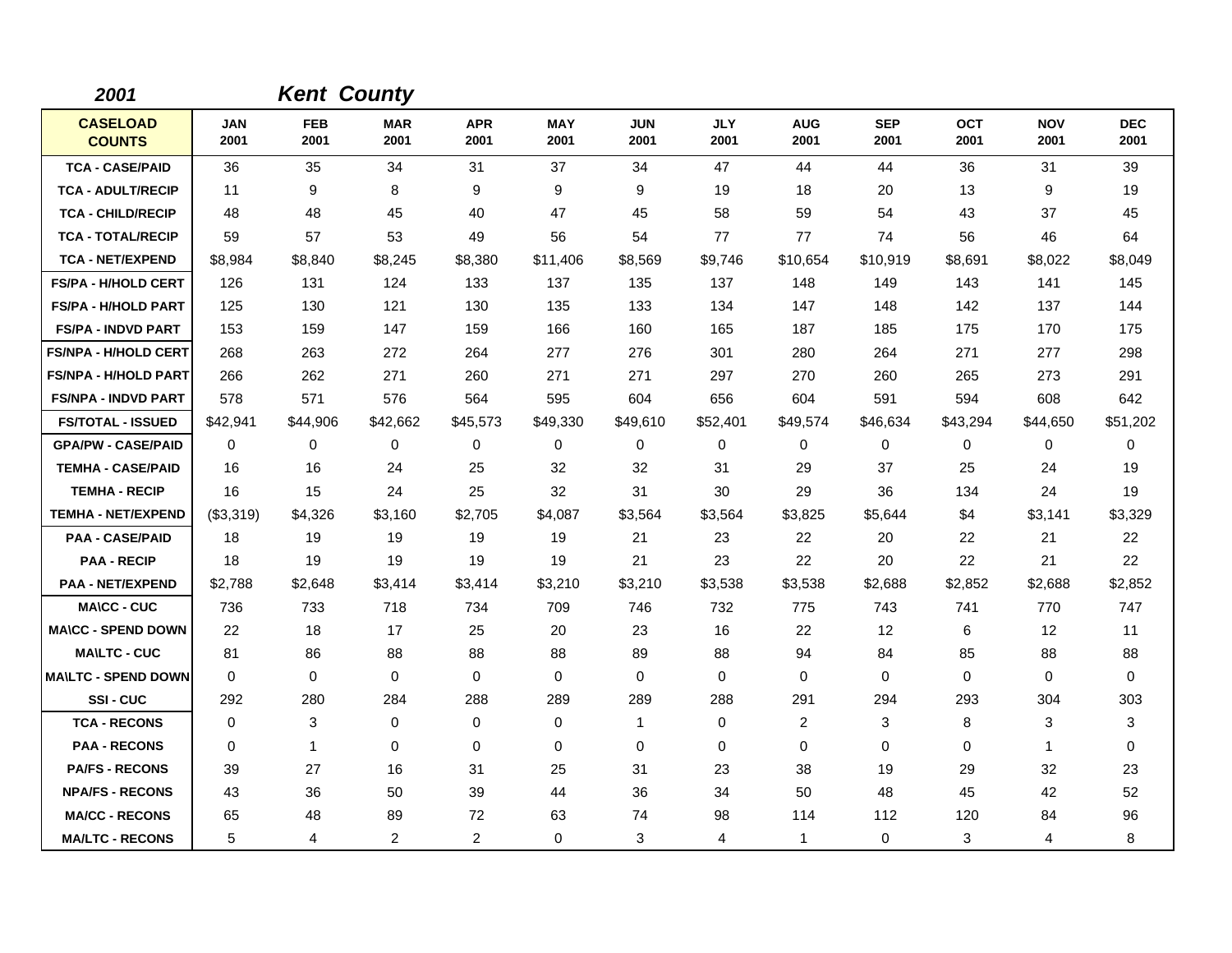| 2002                                   |                    |                    | <b>Kent County</b> |                    |                    |                    |                    |                    |                    |                    |                    |                    |
|----------------------------------------|--------------------|--------------------|--------------------|--------------------|--------------------|--------------------|--------------------|--------------------|--------------------|--------------------|--------------------|--------------------|
| <b>APPLICATIONS</b><br><b>ACTIVITY</b> | <b>JAN</b><br>2002 | <b>FEB</b><br>2002 | <b>MAR</b><br>2002 | <b>APR</b><br>2002 | <b>MAY</b><br>2002 | <b>JUN</b><br>2002 | <b>JLY</b><br>2002 | <b>AUG</b><br>2002 | <b>SEP</b><br>2002 | <b>OCT</b><br>2002 | <b>NOV</b><br>2002 | <b>DEC</b><br>2002 |
| <b>TCA - RECD</b>                      | $\overline{7}$     | 11                 | 16                 | 11                 | 10                 | 15                 | 13                 | 8                  | 11                 | 11                 | 12                 | 98                 |
| <b>TCA - APPRVD</b>                    | 4                  | 4                  | 4                  | 8                  | 4                  | $\overline{c}$     | 3                  | 3                  | 3                  | 5                  | 4                  | 34                 |
| <b>TCA - N/APPRVD</b>                  | 13                 | 4                  | 11                 | 10                 | 10                 | 10                 | 12                 | 12                 | 8                  | 8                  | 11                 | 84                 |
| <b>TCA - CLOSED</b>                    | 5                  | 1                  | 5                  | 5                  | 4                  | 5                  | 3                  | 3                  | 4                  | 3                  | 8                  | 33                 |
| <b>FS/PA - RECD</b>                    | $\overline{1}$     | 3                  | $\overline{7}$     | 3                  | $\overline{7}$     | $\overline{c}$     | 3                  | 6                  | 3                  | 5                  | 6                  | 5                  |
| <b>FS/PA - APPRVD</b>                  | 3                  | $\overline{2}$     | 6                  | 3                  | $\overline{7}$     | 4                  | 4                  | 5                  | 2                  | 9                  | 6                  | 5                  |
| <b>FS/PA - N/APPRVD</b>                | $\mathbf 0$        | 0                  | $\mathbf 0$        | $\overline{c}$     | $\mathbf{1}$       | $\overline{2}$     | 1                  | 1                  | $\mathbf 0$        | $\mathbf{1}$       | 3                  | 1                  |
| <b>FS/NPA - RECD</b>                   | 54                 | 58                 | 68                 | 33                 | 34                 | 42                 | 45                 | 46                 | 47                 | 60                 | 34                 | 64                 |
| <b>FS/NPA - APPRVD</b>                 | 40                 | 46                 | 60                 | 36                 | 23                 | 33                 | 34                 | 35                 | 31                 | 49                 | 36                 | 50                 |
| <b>FS/NPA - N/APPRVD</b>               | 28                 | 23                 | 30                 | 23                 | 13                 | 15                 | 22                 | 24                 | 18                 | 16                 | 15                 | 23                 |
| <b>TEMHA - RECD</b>                    | 8                  | 6                  | $\overline{7}$     | 5                  | 5                  | $\overline{7}$     | 5                  | 5                  | $\overline{7}$     | 8                  | 5                  | 8                  |
| <b>TEMHA - APPRVD</b>                  | 3                  | 3                  | $\mathbf{1}$       | 0                  | 5                  | $\overline{c}$     | 5                  | 2                  | 0                  | 5                  | 4                  | 5                  |
| <b>TEMHA - N/APPRVD</b>                | 8                  | $\overline{7}$     | 4                  | 6                  | 4                  | $\overline{7}$     | 3                  | 3                  | 5                  | 7                  | 5                  | Δ                  |
| <b>TEMHA - CLOSED</b>                  | 4                  | 2                  | 2                  | 3                  | 3                  | 0                  | 4                  | 2                  | $\mathbf 1$        | $\overline{7}$     | 3                  | Δ                  |
| <b>PAA - RECD</b>                      | 0                  | 0                  | $\mathbf 0$        | 1                  | 0                  | 1                  | 1                  | 2                  | 0                  | 0                  | $\Omega$           | 0                  |
| <b>PAA - APPRVD</b>                    | 0                  | 0                  | 0                  | 2                  | 1                  | 1                  | 0                  | 2                  | $\mathbf 0$        | 0                  | 0                  | 0                  |
| <b>PAA - N/APPRVD</b>                  | 0                  | 0                  | $\mathbf 0$        | 1                  | -1                 | 0                  | 0                  | 0                  | 0                  | 0                  | 0                  | 0                  |
| <b>PAA - CLOSED</b>                    | $\mathbf 0$        | 0                  | $\mathbf 0$        | 2                  | $\overline{2}$     | $\overline{c}$     | 0                  | 2                  | $\overline{c}$     | 0                  | $\mathbf 0$        | $\Omega$           |
| <b>MA/CC - RECD</b>                    | 98                 | 79                 | 124                | 97                 | 90                 | 112                | 95                 | 89                 | 79                 | 132                | 103                | 123                |
| <b>MA/CC - APPRVD</b>                  | 60                 | 44                 | 79                 | 69                 | 56                 | 64                 | 60                 | 50                 | 49                 | 89                 | 57                 | 71                 |
| <b>MA/CC - OTO</b>                     | $\mathbf{1}$       | 0                  | $\mathbf 0$        | $\mathbf 0$        | $\mathbf 0$        | 0                  | 3                  | $\mathbf{1}$       | $\mathbf 0$        | 0                  | $\mathbf 0$        | $\mathbf{1}$       |
| <b>MA/CC - N/APPRVD</b>                | 51                 | 46                 | 60                 | 59                 | 56                 | 55                 | 58                 | 53                 | 57                 | 62                 | 66                 | 85                 |
| <b>MA/LTC - RECD</b>                   | 6                  | 10                 | 8                  | 6                  | $\overline{7}$     | 4                  | 3                  | 2                  | 3                  | 6                  | 5                  | 9                  |
| <b>MA/LTC - APPRVD</b>                 | 8                  | 3                  | 5                  | 3                  | 8                  | $\overline{7}$     | 1                  | $\overline{7}$     | 5                  | 6                  | 0                  | 2                  |
| <b>MA/LTC - OTO</b>                    | 0                  | 0                  | $\mathbf 0$        | $\Omega$           | $\mathbf 0$        | 0                  | 0                  | 0                  | 0                  | 0                  | 0                  | 0                  |
| <b>MA/LTC - N/APPRVD</b>               | 4                  | $\overline{c}$     | 10                 | 4                  | 9                  | 3                  | 3                  | 3                  | 5                  | 7                  | $\overline{c}$     | 5                  |
| <b>SSI-RECD</b>                        | 4                  | $\boldsymbol{2}$   | 3                  | 11                 | 4                  | 3                  | 5                  | 3                  | 0                  | 4                  | -1                 | 5                  |
| <b>SSI - APPRVD</b>                    | 5                  | 3                  | 5                  | 21                 | 5                  | 4                  | $\overline{7}$     | 3                  | $\overline{2}$     | 4                  | 1                  | 7                  |
| SSI-OTO                                | 0                  | 0                  | $\mathbf 0$        | 0                  | 0                  | 0                  | 0                  | 0                  | 0                  | 0                  | $\Omega$           | 1                  |
| <b>SSI - N/APPRVD</b>                  | 4                  | $\mathbf 0$        | 5                  | $\overline{7}$     | -1                 | $\overline{c}$     | $\overline{c}$     | 0                  | -1                 | 1                  | -1                 | 3                  |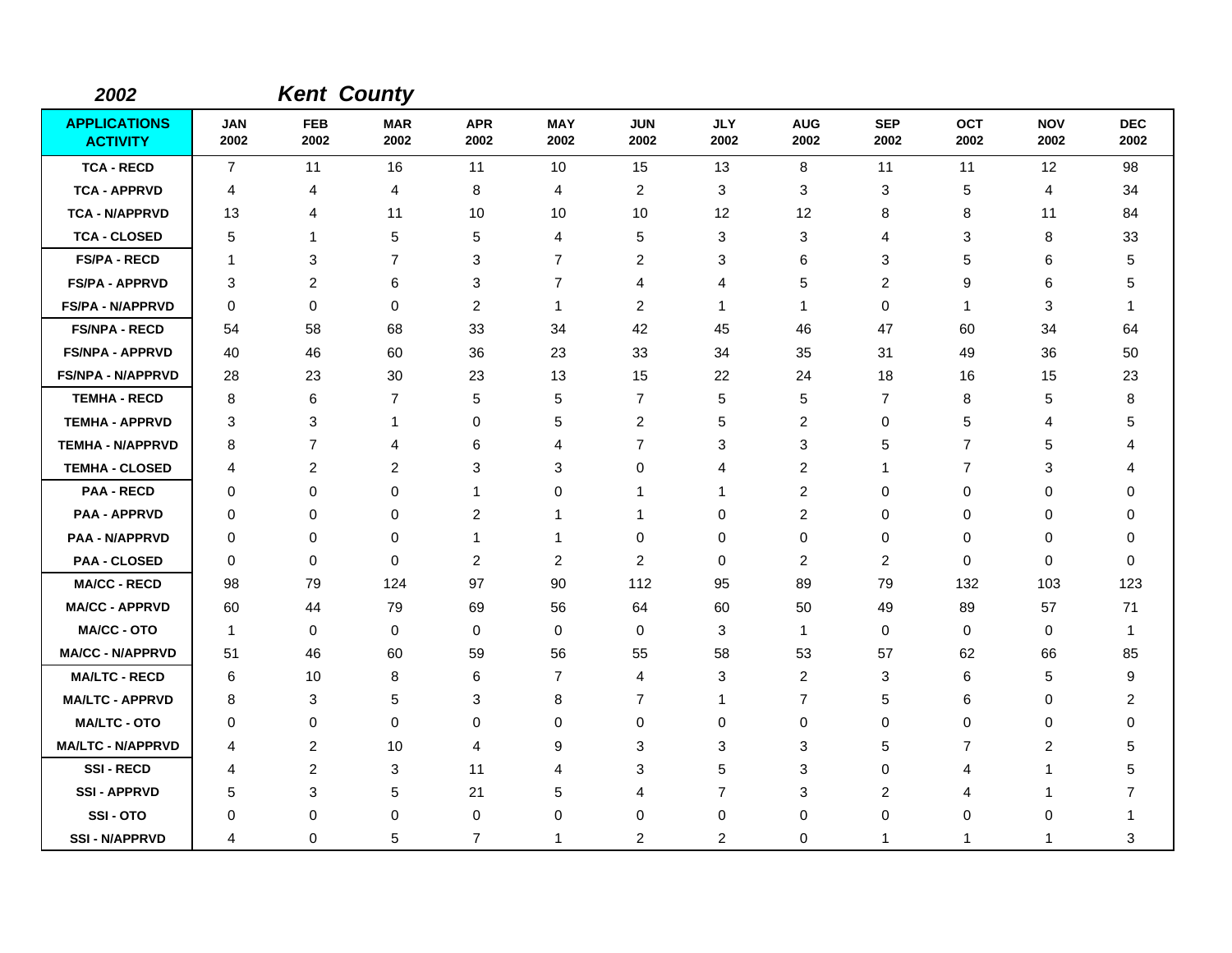| 2002                             |                    | <b>Kent County</b> |                    |                    |                    |                    |                    |                    |                    |                    |                    |                    |
|----------------------------------|--------------------|--------------------|--------------------|--------------------|--------------------|--------------------|--------------------|--------------------|--------------------|--------------------|--------------------|--------------------|
| <b>CASELOAD</b><br><b>COUNTS</b> | <b>JAN</b><br>2002 | <b>FEB</b><br>2002 | <b>MAR</b><br>2002 | <b>APR</b><br>2002 | <b>MAY</b><br>2002 | <b>JUN</b><br>2002 | <b>JLY</b><br>2002 | <b>AUG</b><br>2002 | <b>SEP</b><br>2002 | <b>OCT</b><br>2002 | <b>NOV</b><br>2002 | <b>DEC</b><br>2002 |
| <b>TCA - CASE/PAID</b>           | 36                 | 39                 | 37                 | 43                 | 40                 | 48                 | 39                 | 43                 | 39                 | 49                 | 45                 | 44                 |
| <b>TCA - ADULT/RECIP</b>         | 18                 | 21                 | 20                 | 20                 | 19                 | 25                 | 16                 | 21                 | 15                 | 19                 | 23                 | 20                 |
| <b>TCA - CHILD/RECIP</b>         | 39                 | 47                 | 47                 | 47                 | 44                 | 59                 | 52                 | 62                 | 56                 | 69                 | 65                 | 63                 |
| <b>TCA - TOTAL/RECIP</b>         | 57                 | 68                 | 67                 | 67                 | 63                 | 84                 | 68                 | 83                 | 71                 | 88                 | 88                 | 83                 |
| <b>TCA - NET/EXPEND</b>          | \$8,760            | \$10,047           | \$9,447            | \$12,402           | \$11,528           | \$10,626           | \$10,615           | \$13,047           | \$11,624           | \$13,766           | \$12,502           | \$12,164           |
| <b>FS/PA - H/HOLD CERT</b>       | 138                | 130                | 138                | 135                | 133                | 137                | 135                | 138                | 135                | 140                | 145                | 147                |
| <b>FS/PA - H/HOLD PART</b>       | 137                | 129                | 137                | 134                | 132                | 135                | 133                | 137                | 134                | 39                 | 144                | 146                |
| <b>FS/PA - INDVD PART</b>        | 168                | 155                | 167                | 166                | 160                | 173                | 166                | 176                | 176                | 184                | 199                | 198                |
| <b>FS/NPA - H/HOLD CERT</b>      | 309                | 326                | 335                | 339                | 342                | 328                | 329                | 324                | 321                | 340                | 338                | 355                |
| <b>FS/NPA - H/HOLD PART</b>      | 305                | 322                | 330                | 337                | 339                | 321                | 323                | 321                | 314                | 333                | 331                | 345                |
| <b>FS/NPA - INDVD PART</b>       | 684                | 717                | 724                | 740                | 743                | 707                | 718                | 706                | 698                | 752                | 759                | 798                |
| <b>FS/TOTAL - ISSUED</b>         | \$52,976           | \$55,059           | \$57,848           | \$59,020           | \$60,755           | \$57,725           | \$57,680           | \$57,104           | \$56,971           | \$60,587           | \$61,595           | \$67,783           |
| <b>GPA/PW - CASE/PAID</b>        | 0                  | 0                  | 0                  | $\mathbf 0$        | $\mathbf 0$        | 0                  | 0                  | 0                  | 0                  | 0                  | 0                  | 0                  |
| <b>TEMHA - CASE/PAID</b>         | 19                 | 23                 | 19                 | 17                 | 22                 | 22                 | 25                 | 24                 | 23                 | 24                 | 26                 | 26                 |
| <b>TEMHA - RECIP</b>             | 19                 | 20                 | 18                 | 16                 | 21                 | 22                 | 24                 | 24                 | 23                 | 23                 | 26                 | 25                 |
| <b>TEMHA - NET/EXPEND</b>        | (\$3,965)          | \$4,109            | (\$1,900)          | \$1,290            | \$3,515            | \$2,893            | \$5,142            | \$4,249            | \$961              | \$915              | (\$1,795)          | (\$615)            |
| <b>PAA - CASE/PAID</b>           | 21                 | 21                 | 21                 | 21                 | 21                 | 21                 | 24                 | 21                 | 24                 | 23                 | 22                 | 24                 |
| <b>PAA - RECIP</b>               | 21                 | 21                 | 21                 | 21                 | 21                 | 21                 | 24                 | 21                 | 24                 | 23                 | 22                 | 24                 |
| <b>PAA - NET/EXPEND</b>          | \$2,770            | \$2,770            | \$2,765            | \$2,858            | \$3,340            | \$3,336            | \$3,586            | \$3,340            | \$3,331            | \$3,504            | \$3,258            | \$3,586            |
| <b>MA\CC - CUC</b>               | 784                | 741                | 766                | 810                | 793                | 830                | 808                | 841                | 816                | 845                | 871                | 846                |
| <b>MA\CC - SPEND DOWN</b>        | $12 \overline{ }$  | 6                  | 3                  | 5                  | 9                  | 13                 | 16                 | 17                 | 11                 | 13                 | 18                 | 16                 |
| <b>MA\LTC - CUC</b>              | 93                 | 94                 | 88                 | 91                 | 92                 | 91                 | 91                 | 94                 | 96                 | 97                 | 95                 | 94                 |
| <b>MAILTC - SPEND DOWN</b>       | 0                  | 0                  | $\mathbf 0$        | $\mathbf 0$        | $\mathbf 0$        | $\Omega$           | $\mathbf 0$        | $\mathbf 0$        | $\Omega$           | 0                  | 0                  | 0                  |
| SSI-CUC                          | 302                | 295                | 298                | 303                | 294                | 295                | 293                | 284                | 277                | 268                | 259                | 265                |
| <b>TCA - RECONS</b>              | $\overline{1}$     | 2                  | $\mathbf{1}$       | $\mathbf{1}$       | $\mathbf 0$        | 3                  | $\Omega$           | $\mathbf{1}$       | 2                  | 6                  | 3                  | 3                  |
| <b>PAA - RECONS</b>              | $\mathbf 0$        | 0                  | $\mathbf{1}$       | $\mathbf 0$        | $\mathbf 0$        | $\Omega$           | $\mathbf 0$        | $\mathbf 0$        | $\mathbf 0$        | 0                  | $\mathbf{1}$       | 0                  |
| <b>PA/FS - RECONS</b>            | 36                 | 28                 | 21                 | 18                 | 19                 | 19                 | 27                 | 20                 | 29                 | 14                 | 16                 | 28                 |
| <b>NPA/FS - RECONS</b>           | 34                 | 38                 | 36                 | 42                 | 52                 | 38                 | 42                 | 32                 | 31                 | 39                 | 29                 | 54                 |
| <b>MA/CC - RECONS</b>            | 75                 | 65                 | 112                | 101                | 85                 | 116                | 126                | 96                 | 112                | 102                | 108                | 78                 |
| <b>MA/LTC - RECONS</b>           | 2                  | $\overline{2}$     | $\overline{4}$     | 4                  | 4                  | 4                  | 4                  | 2                  | 2                  | 5                  | 10                 | $\overline{2}$     |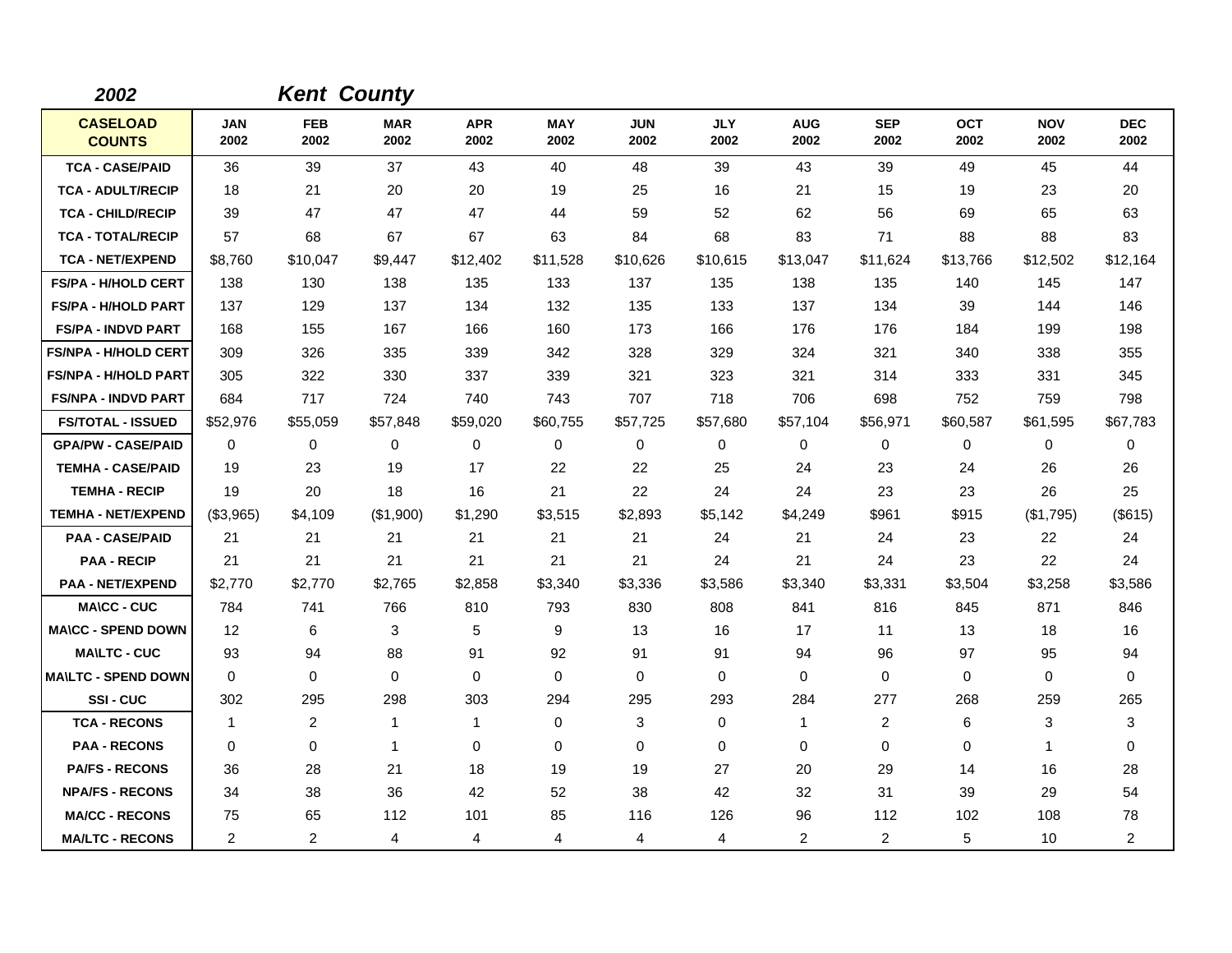| 2003                                   |                    | <b>Kent County</b> |                    |                    |                    |                    |                    |                    |                    |                    |                    |                    |
|----------------------------------------|--------------------|--------------------|--------------------|--------------------|--------------------|--------------------|--------------------|--------------------|--------------------|--------------------|--------------------|--------------------|
| <b>APPLICATIONS</b><br><b>ACTIVITY</b> | <b>JAN</b><br>2003 | <b>FEB</b><br>2003 | <b>MAR</b><br>2003 | <b>APR</b><br>2003 | <b>MAY</b><br>2003 | <b>JUN</b><br>2003 | <b>JLY</b><br>2003 | <b>AUG</b><br>2003 | <b>SEP</b><br>2003 | <b>OCT</b><br>2003 | <b>NOV</b><br>2003 | <b>DEC</b><br>2003 |
| <b>TCA - RECD</b>                      | 15                 | 22                 | 22                 | 5                  | $\overline{7}$     | 5                  | 8                  | 11                 | 9                  | 9                  | 18                 | 10                 |
| <b>TCA - APPRVD</b>                    | 4                  | 10                 | 3                  | 8                  | $\overline{2}$     | $\mathbf 1$        | 1                  | $\overline{2}$     | 5                  | 3                  | 0                  | 7                  |
| <b>TCA - N/APPRVD</b>                  | 19                 | 13                 | 18                 | 17                 | 8                  | 3                  | $\overline{7}$     | 5                  | 11                 | 9                  | 10                 | 10                 |
| <b>TCA - CLOSED</b>                    | 5                  | $\overline{7}$     | 4                  | 5                  | 8                  | 9                  | 4                  | 5                  | 2                  | 6                  | 3                  | $\overline{2}$     |
| <b>FS/PA - RECD</b>                    | 5                  | 5                  | 8                  | $\overline{c}$     | 5                  | $\overline{7}$     | 5                  | $\overline{c}$     | 6                  | 6                  | $\overline{2}$     | 4                  |
| <b>FS/PA - APPRVD</b>                  | 0                  | 5                  | 10                 | $\overline{2}$     | 5                  | $\overline{7}$     | 5                  | 2                  | 4                  | 5                  | 5                  | 5                  |
| <b>FS/PA - N/APPRVD</b>                | 3                  | 4                  | $\overline{1}$     | $\mathbf{1}$       | $\mathbf 1$        | $\mathbf{1}$       | $\mathbf 0$        | 0                  | 1                  | 0                  | $\mathbf 0$        | 0                  |
| <b>FS/NPA - RECD</b>                   | 58                 | 48                 | 77                 | 29                 | 48                 | 55                 | 47                 | 37                 | 55                 | 40                 | 51                 | 84                 |
| <b>FS/NPA - APPRVD</b>                 | 46                 | 41                 | 50                 | 34                 | 38                 | 38                 | 35                 | 29                 | 38                 | 34                 | 38                 | 66                 |
| <b>FS/NPA - N/APPRVD</b>               | 25                 | 19                 | 27                 | 10                 | 20                 | 16                 | 18                 | 10                 | 22                 | 15                 | 11                 | 33                 |
| <b>TEMHA - RECD</b>                    | $\overline{7}$     | 6                  | 8                  | 3                  | 13                 | 9                  | 3                  | 8                  | 8                  | 11                 | 10                 | 8                  |
| <b>TEMHA - APPRVD</b>                  | 3                  | 2                  | $\overline{7}$     | 5                  | 8                  | 11                 | 4                  | $\mathbf{1}$       | 3                  | 3                  | $\overline{7}$     | 4                  |
| <b>TEMHA - N/APPRVD</b>                | 0                  | 5                  | 6                  | 2                  | 4                  | $\mathbf{1}$       | 5                  | 3                  | 6                  | 9                  | $\overline{7}$     | 3                  |
| <b>TEMHA - CLOSED</b>                  | 3                  | 2                  | 6                  | 3                  | 4                  | $\overline{2}$     | $\overline{c}$     | 8                  | 4                  | 8                  | 6                  | 2                  |
| <b>PAA - RECD</b>                      | $\mathbf 1$        | 0                  | $\Omega$           | $\Omega$           | 3                  | $\Omega$           | 0                  | 0                  | 0                  | 0                  | 0                  | 0                  |
| <b>PAA - APPRVD</b>                    | 0                  | 1                  | 0                  | 0                  | 3                  | 0                  | 0                  | 0                  | 0                  | 0                  | $\mathbf 0$        | 0                  |
| <b>PAA - N/APPRVD</b>                  | $\Omega$           | 0                  | 0                  | 0                  | 0                  | 0                  | 0                  | 0                  | 0                  | 0                  | 0                  | 0                  |
| <b>PAA - CLOSED</b>                    | $\mathbf 0$        | 0                  | $\mathbf 0$        | 0                  | $\overline{2}$     | $\overline{2}$     | 0                  | 0                  | 0                  | 0                  | $\mathbf 0$        | $\Omega$           |
| <b>MA/CC - RECD</b>                    | 97                 | 73                 | 122                | 72                 | 120                | 114                | 97                 | 92                 | 112                | 128                | 87                 | 159                |
| <b>MA/CC - APPRVD</b>                  | 63                 | 50                 | 67                 | 60                 | 68                 | 71                 | 73                 | 40                 | 81                 | 97                 | 40                 | 117                |
| <b>MA/CC - OTO</b>                     | $\mathbf 0$        | 2                  | $\mathbf 0$        | $\overline{2}$     | $\overline{1}$     | 0                  | 0                  | $\mathbf{1}$       | $\mathbf 0$        | 0                  | $\mathbf 0$        | $\mathbf 0$        |
| <b>MA/CC - N/APPRVD</b>                | 64                 | 45                 | 87                 | 46                 | 57                 | 65                 | 51                 | 34                 | 61                 | 80                 | 43                 | 78                 |
| <b>MA/LTC - RECD</b>                   | 5                  | 4                  | 2                  | $\overline{2}$     | 4                  | $\overline{4}$     | 8                  | 7                  | 10                 | 5                  | $\overline{7}$     | 6                  |
| <b>MA/LTC - APPRVD</b>                 | $\mathbf 1$        | 8                  | $\overline{c}$     | $\overline{c}$     | 6                  | 5                  | 3                  | 4                  | $\mathbf{1}$       | 9                  | $\overline{c}$     | $\overline{7}$     |
| <b>MA/LTC - OTO</b>                    | 0                  | 0                  | 0                  | $\Omega$           | 0                  | 0                  | 0                  | 0                  | 0                  | 0                  | $\mathbf 0$        | $\Omega$           |
| <b>MA/LTC - N/APPRVD</b>               | 3                  | $\overline{7}$     | 3                  | 4                  | 6                  | 4                  | $\overline{7}$     | 10                 | 4                  | 11                 | 3                  | 13                 |
| <b>SSI-RECD</b>                        | $\overline{c}$     | $\overline{2}$     | 0                  | -1                 | $\overline{2}$     | 4                  | 6                  | $\overline{c}$     | 6                  | 6                  | 3                  | 3                  |
| <b>SSI - APPRVD</b>                    | 3                  | 3                  | 1                  | 9                  | 5                  | 5                  | $\overline{7}$     | 5                  | 6                  | $\overline{7}$     | 4                  | 4                  |
| SSI-OTO                                | 0                  | 0                  | 0                  | $\Omega$           | 0                  | 0                  | 0                  | 0                  | 0                  | 1                  | 0                  | 0                  |
| <b>SSI - N/APPRVD</b>                  | $\overline{2}$     | 0                  | 1                  | 1                  | $\overline{2}$     | $\overline{c}$     | 5                  | 1                  | 3                  | 2                  | $\overline{c}$     | $\mathbf 0$        |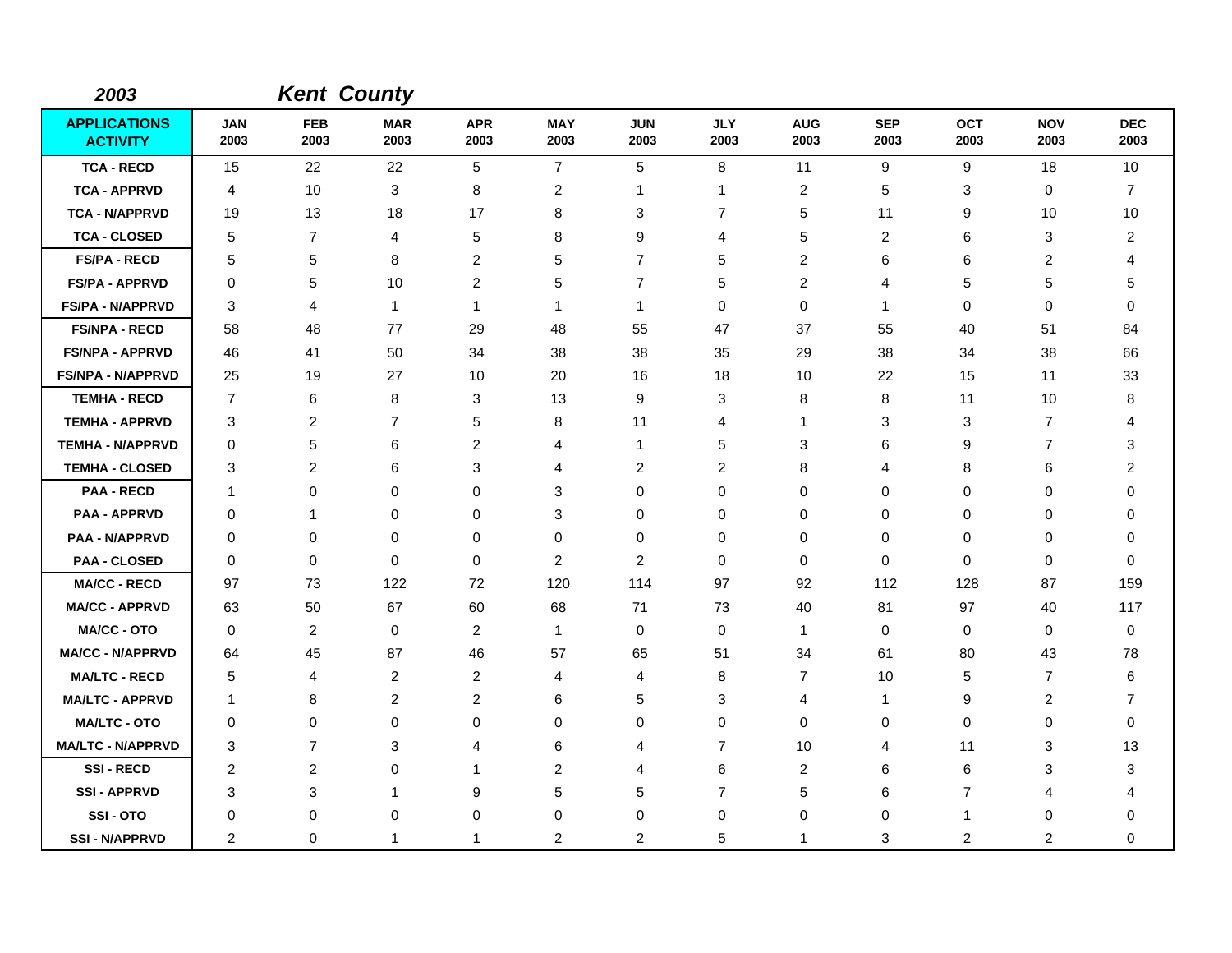| 2003                             |                    | <b>Kent County</b> |                    |                    |                    |                    |                    |                    |                    |                    |                    |                    |
|----------------------------------|--------------------|--------------------|--------------------|--------------------|--------------------|--------------------|--------------------|--------------------|--------------------|--------------------|--------------------|--------------------|
| <b>CASELOAD</b><br><b>COUNTS</b> | <b>JAN</b><br>2003 | <b>FEB</b><br>2003 | <b>MAR</b><br>2003 | <b>APR</b><br>2003 | <b>MAY</b><br>2003 | <b>JUN</b><br>2003 | <b>JLY</b><br>2003 | <b>AUG</b><br>2003 | <b>SEP</b><br>2003 | <b>OCT</b><br>2003 | <b>NOV</b><br>2003 | <b>DEC</b><br>2003 |
| <b>TCA - CASE/PAID</b>           | 44                 | 51                 | 50                 | 52                 | 46                 | 39                 | 36                 | 34                 | 40                 | 34                 | 30                 | 42                 |
| <b>TCA - ADULT/RECIP</b>         | 24                 | 34                 | 31                 | 30                 | 24                 | 20                 | 19                 | 15                 | 20                 | 48                 | 9                  | 19                 |
| <b>TCA - CHILD/RECIP</b>         | 68                 | 75                 | 75                 | 82                 | 66                 | 56                 | 55                 | 52                 | 62                 | 14                 | 43                 | 65                 |
| <b>TCA - TOTAL/RECIP</b>         | 92                 | 109                | 106                | 112                | 90                 | 76                 | 74                 | 67                 | 82                 | 62                 | 52                 | 84                 |
| <b>TCA - NET/EXPEND</b>          | \$15,669           | \$14,930           | \$16,784           | \$16,068           | \$12,610           | \$10,633           | \$11,525           | \$9,631            | \$12,046           | \$9,249            | \$9,043            | \$12,517           |
| <b>FS/PA - H/HOLD CERT</b>       | 144                | 150                | 159                | 160                | 148                | 151                | 154                | 152                | 149                | 147                | 147                | 156                |
| <b>FS/PA - H/HOLD PART</b>       | 144                | 150                | 159                | 159                | 146                | 148                | 153                | 151                | 148                | 146                | 146                | 153                |
| <b>FS/PA - INDVD PART</b>        | 188                | 196                | 221                | 231                | 198                | 201                | 204                | 197                | 194                | 185                | 186                | 193                |
| <b>FS/NPA - H/HOLD CERT</b>      | 367                | 379                | 400                | 409                | 416                | 409                | 389                | 384                | 374                | 393                | 407                | 438                |
| <b>FS/NPA - H/HOLD PART</b>      | 360                | 374                | 394                | 403                | 411                | 402                | 384                | 380                | 370                | 388                | 403                | 434                |
| <b>FS/NPA - INDVD PART</b>       | 836                | 861                | 906                | 944                | 951                | 930                | 903                | 886                | 848                | 906                | 940                | 1,043              |
| <b>FS/TOTAL - ISSUED</b>         | \$71,454           | \$73,795           | \$80,645           | \$83,584           | \$83,432           | \$82,591           | \$79,445           | \$75,364           | \$72,591           | \$75,554           | \$77,819           | \$89,627           |
| <b>GPA/PW - CASE/PAID</b>        | 0                  | 0                  | $\mathbf 0$        | 0                  | $\mathbf 0$        | 0                  | 0                  | 0                  | 0                  | 0                  | 0                  | 0                  |
| <b>TEMHA - CASE/PAID</b>         | 28                 | 27                 | 27                 | 29                 | 28                 | 38                 | 38                 | 30                 | 32                 | 32                 | 39                 | 40                 |
| <b>TEMHA - RECIP</b>             | 27                 | 27                 | 27                 | 29                 | 28                 | 38                 | 38                 | 30                 | 27                 | 31                 | 39                 | 40                 |
| <b>TEMHA - NET/EXPEND</b>        | \$4,379            | \$4,995            | \$4,992            | \$5,364            | \$4,810            | \$7,030            | \$4,065            | \$6,424            | \$5,920            | (\$2,821)          | \$6,107            | \$7,398            |
| <b>PAA - CASE/PAID</b>           | 22                 | 24                 | 23                 | 23                 | 23                 | 21                 | 21                 | 21                 | 21                 | 21                 | 21                 | 21                 |
| <b>PAA - RECIP</b>               | 22                 | 24                 | 23                 | 23                 | 23                 | 21                 | 21                 | 21                 | 21                 | 21                 | 21                 | 21                 |
| <b>PAA - NET/EXPEND</b>          | \$3,420            | \$3,584            | \$3,495            | \$3,495            | \$3,495            | \$3,331            | \$3,331            | \$3,331            | \$3,331            | \$3,331            | \$3,085            | \$3,330            |
| <b>MA\CC - CUC</b>               | 881                | 849                | 847                | 888                | 892                | 941                | 939                | 951                | 911                | 948                | 1,023              | 1,067              |
| <b>MA\CC - SPEND DOWN</b>        | 18                 | 10                 | 8                  | 13                 | 11                 | 16                 | 12                 | 18                 | 18                 | 19                 | 25                 | 18                 |
| <b>MA\LTC - CUC</b>              | 94                 | 96                 | 99                 | 100                | 96                 | 96                 | 95                 | 94                 | 88                 | 91                 | 88                 | 89                 |
| <b>MAILTC - SPEND DOWN</b>       | 0                  | 0                  | $\mathbf 0$        | $\mathbf 0$        | $\mathbf 0$        | $\Omega$           | $\mathbf 0$        | $\mathbf 0$        | 0                  | $\Omega$           | 0                  | 0                  |
| SSI-CUC                          | 264                | 265                | 265                | 273                | 270                | 274                | 278                | 280                | 281                | 280                | 281                | 276                |
| <b>TCA - RECONS</b>              | 2                  | $\mathbf{1}$       | 3                  | 0                  | $\mathbf{1}$       | 1                  | 3                  | 0                  | 4                  | 2                  | 5                  | 0                  |
| <b>PAA - RECONS</b>              | 0                  | $\mathbf{1}$       | $\mathbf{1}$       | $\mathbf 0$        | 0                  | $\mathbf{1}$       | 0                  | 0                  | 0                  | 0                  | $\mathbf{1}$       | 0                  |
| <b>PA/FS - RECONS</b>            | 26                 | 23                 | 24                 | 19                 | 25                 | 24                 | 26                 | 27                 | 21                 | 10                 | 14                 | 7                  |
| <b>NPA/FS - RECONS</b>           | 32                 | 38                 | 40                 | 51                 | 61                 | 29                 | 46                 | 28                 | 29                 | 34                 | 44                 | 32                 |
| <b>MA/CC - RECONS</b>            | 73                 | 70                 | 153                | 73                 | 109                | 136                | 86                 | 78                 | 109                | 110                | 85                 | 89                 |
| <b>MA/LTC - RECONS</b>           | 4                  | 3                  | $\overline{7}$     | 5                  | 0                  | 3                  | 5                  | $\mathbf{1}$       | 6                  | 8                  | 2                  | 5                  |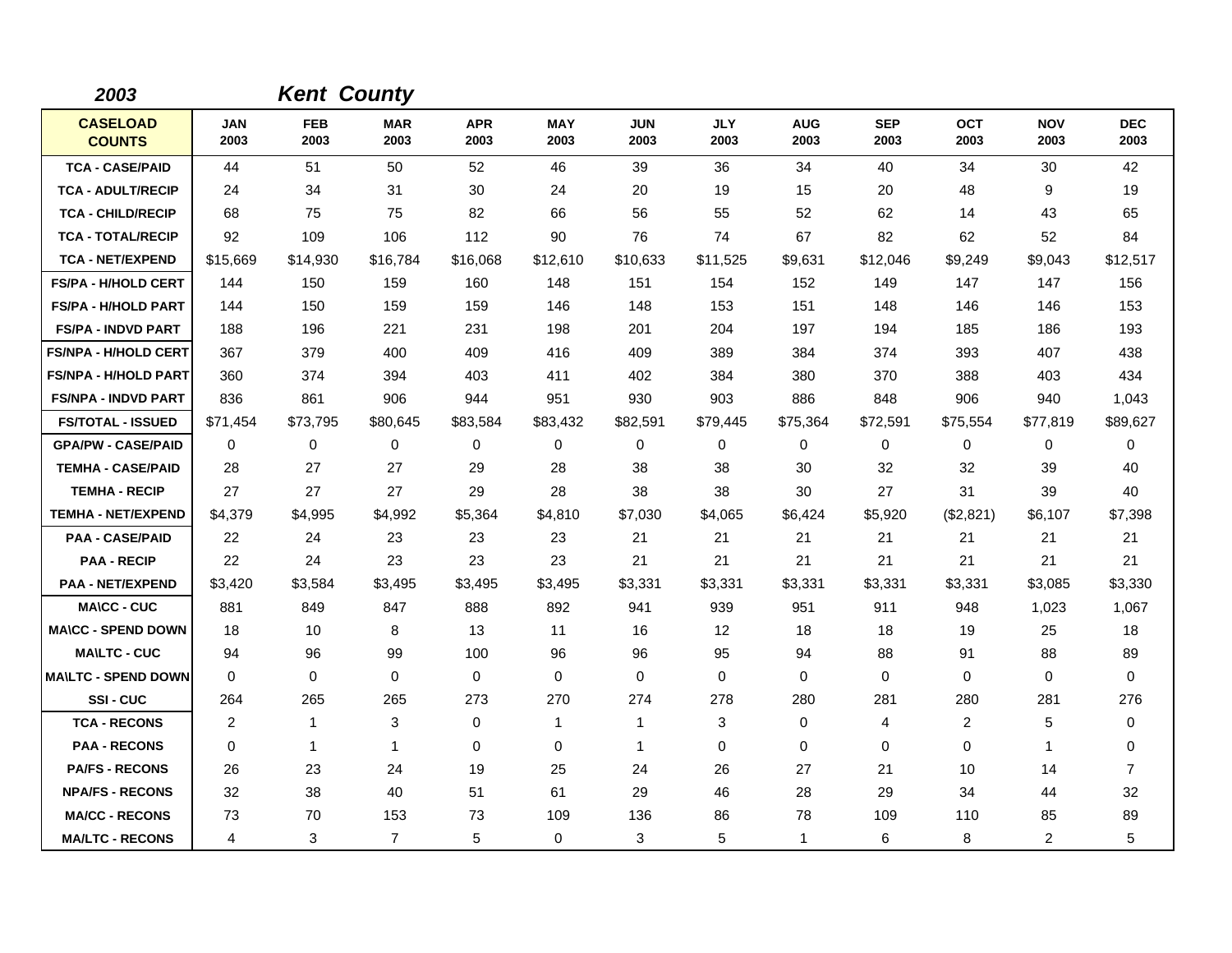| 2004                                   |                    | <b>Kent County</b> |                    |                    |                    |                    |                    |                    |                    |                    |                    |                         |
|----------------------------------------|--------------------|--------------------|--------------------|--------------------|--------------------|--------------------|--------------------|--------------------|--------------------|--------------------|--------------------|-------------------------|
| <b>APPLICATIONS</b><br><b>ACTIVITY</b> | <b>JAN</b><br>2004 | <b>FEB</b><br>2004 | <b>MAR</b><br>2004 | <b>APR</b><br>2004 | <b>MAY</b><br>2004 | <b>JUN</b><br>2004 | <b>JLY</b><br>2004 | <b>AUG</b><br>2004 | <b>SEP</b><br>2004 | <b>OCT</b><br>2004 | <b>NOV</b><br>2004 | <b>DEC</b><br>2004      |
| <b>TCA - RECD</b>                      | 8                  | 10                 | 19                 | 19                 | 15                 | 11                 | 13                 | 19                 | 17                 | 20                 | 18                 | 12                      |
| <b>TCA - APPRVD</b>                    | $\overline{7}$     | 4                  | 6                  | 3                  | $\overline{7}$     | $\overline{7}$     | 6                  | 3                  | 6                  | 4                  | 9                  | 4                       |
| <b>TCA - N/APPRVD</b>                  | 7                  | 10                 | 9                  | 15                 | 13                 | 13                 | 11                 | 10                 | 14                 | 11                 | 19                 | 12                      |
| <b>TCA - CLOSED</b>                    | 2                  | $\boldsymbol{2}$   | $\overline{c}$     | 4                  | $\overline{2}$     | 6                  | 5                  | 8                  | 8                  | $\overline{7}$     | 5                  | 4                       |
| <b>FS/PA - RECD</b>                    | $\overline{2}$     | 2                  | 4                  | 1                  | 3                  | 4                  | 6                  | 3                  | 4                  | $\mathbf 1$        | 3                  | 0                       |
| <b>FS/PA - APPRVD</b>                  | $\overline{1}$     | $\overline{c}$     | 3                  | 0                  | $\overline{2}$     | 2                  | 2                  | 5                  | 4                  | 0                  | 4                  | 1                       |
| <b>FS/PA - N/APPRVD</b>                | $\mathbf 1$        | 0                  | $\mathbf 0$        | 0                  | 0                  | $\mathbf{1}$       | $\mathbf{1}$       | 3                  | 1                  | 0                  | -1                 | 0                       |
| <b>FS/NPA - RECD</b>                   | 41                 | 68                 | 79                 | 54                 | 55                 | 50                 | 40                 | 44                 | 58                 | 64                 | 70                 | 69                      |
| <b>FS/NPA - APPRVD</b>                 | 45                 | 49                 | 57                 | 42                 | 52                 | 45                 | 32                 | 30                 | 41                 | 54                 | 57                 | 47                      |
| <b>FS/NPA - N/APPRVD</b>               | 22                 | 29                 | 26                 | 22                 | 13                 | 16                 | 19                 | 9                  | 21                 | 21                 | 24                 | 31                      |
| <b>TEMHA - RECD</b>                    | 6                  | 11                 | 14                 | 6                  | 9                  | 9                  | 10                 | 16                 | $\overline{7}$     | 7                  | 13                 | 4                       |
| <b>TEMHA - APPRVD</b>                  | 2                  | 4                  | $\overline{2}$     | 5                  | $\overline{2}$     | 6                  | 1                  | 5                  | $\overline{7}$     | 0                  | 6                  | 2                       |
| <b>TEMHA - N/APPRVD</b>                | 6                  | 7                  | 5                  | 9                  | 6                  | 8                  | 5                  | 12                 | 8                  | $\overline{7}$     | 5                  | 6                       |
| <b>TEMHA - CLOSED</b>                  | 4                  | 3                  | $\mathbf 1$        | 8                  | $\mathbf 1$        | 4                  | 3                  | 6                  | 4                  | 1                  | 5                  | 6                       |
| <b>PAA - RECD</b>                      | 0                  | 0                  | $\overline{c}$     | 0                  | $\overline{2}$     | 1                  | 1                  | 1                  | 0                  | 0                  | -1                 | 0                       |
| <b>PAA - APPRVD</b>                    | 0                  | 0                  | 1                  | 1                  | $\mathbf{1}$       | 1                  | 1                  | $\mathbf{1}$       | 0                  | 0                  | 0                  | 1                       |
| <b>PAA - N/APPRVD</b>                  | $\mathbf 0$        | 0                  | $\pmb{0}$          | -1                 | 0                  | $\overline{c}$     | 0                  | 0                  | $\mathbf 0$        | 0                  | 0                  | 0                       |
| <b>PAA - CLOSED</b>                    | 0                  | 0                  | 2                  | 0                  | $\mathbf 1$        | 1                  | $\mathbf{1}$       | $\mathbf{1}$       | $\mathbf 1$        | $\mathbf{1}$       | 0                  | 0                       |
| <b>MA/CC - RECD</b>                    | 77                 | 111                | 113                | 106                | 106                | 117                | 94                 | 123                | 145                | 139                | 131                | 108                     |
| <b>MA/CC - APPRVD</b>                  | 46                 | 81                 | 69                 | 65                 | 65                 | 95                 | 59                 | 63                 | 93                 | 93                 | 100                | 78                      |
| <b>MA/CC - OTO</b>                     | 0                  | 0                  | 2                  | $\mathbf{1}$       | $\mathbf 1$        | 0                  | $\mathbf{1}$       | 0                  | $\mathbf 1$        | 0                  | $\mathbf{1}$       | $\mathbf 1$             |
| <b>MA/CC - N/APPRVD</b>                | 51                 | 58                 | 54                 | 51                 | 51                 | 56                 | 45                 | 50                 | 82                 | 60                 | 72                 | 55                      |
| <b>MA/LTC - RECD</b>                   | 9                  | 14                 | 8                  | 7                  | 7                  | $\overline{7}$     | 9                  | 8                  | 9                  | 4                  | 13                 | $\overline{\mathbf{c}}$ |
| <b>MA/LTC - APPRVD</b>                 | 8                  | $\overline{7}$     | 4                  | 3                  | 3                  | 10                 | 8                  | 9                  | 6                  | 2                  | 6                  | 5                       |
| <b>MA/LTC - OTO</b>                    | 0                  | 0                  | $\mathbf 0$        | 0                  | 0                  | 0                  | 0                  | 0                  | 0                  | 0                  | 0                  | 0                       |
| <b>MA/LTC - N/APPRVD</b>               | 10                 | 10                 | 12                 | 9                  | 9                  | 17                 | 11                 | 9                  | 7                  | 8                  | 12                 | 11                      |
| <b>SSI-RECD</b>                        | 4                  | 4                  | $\overline{2}$     | 3                  | 3                  | $\mathbf{1}$       | 4                  | 5                  | 3                  | 4                  | $\overline{7}$     | 5                       |
| <b>SSI-APPRVD</b>                      | 7                  | 8                  | 8                  | 1                  | $\mathbf 1$        | $\overline{7}$     | 4                  | 8                  | 3                  | 2                  | 10                 | 5                       |
| <b>SSI-OTO</b>                         | 0                  | 0                  | 0                  | 0                  | 0                  | 0                  | 0                  | 0                  | 0                  | 0                  | 0                  | 0                       |
| <b>SSI-N/APPRVD</b>                    | 3                  | 0                  | $\overline{2}$     | $\Omega$           | 0                  | 3                  | $\mathbf 1$        | 2                  | $\overline{2}$     | 4                  | 5                  | 5                       |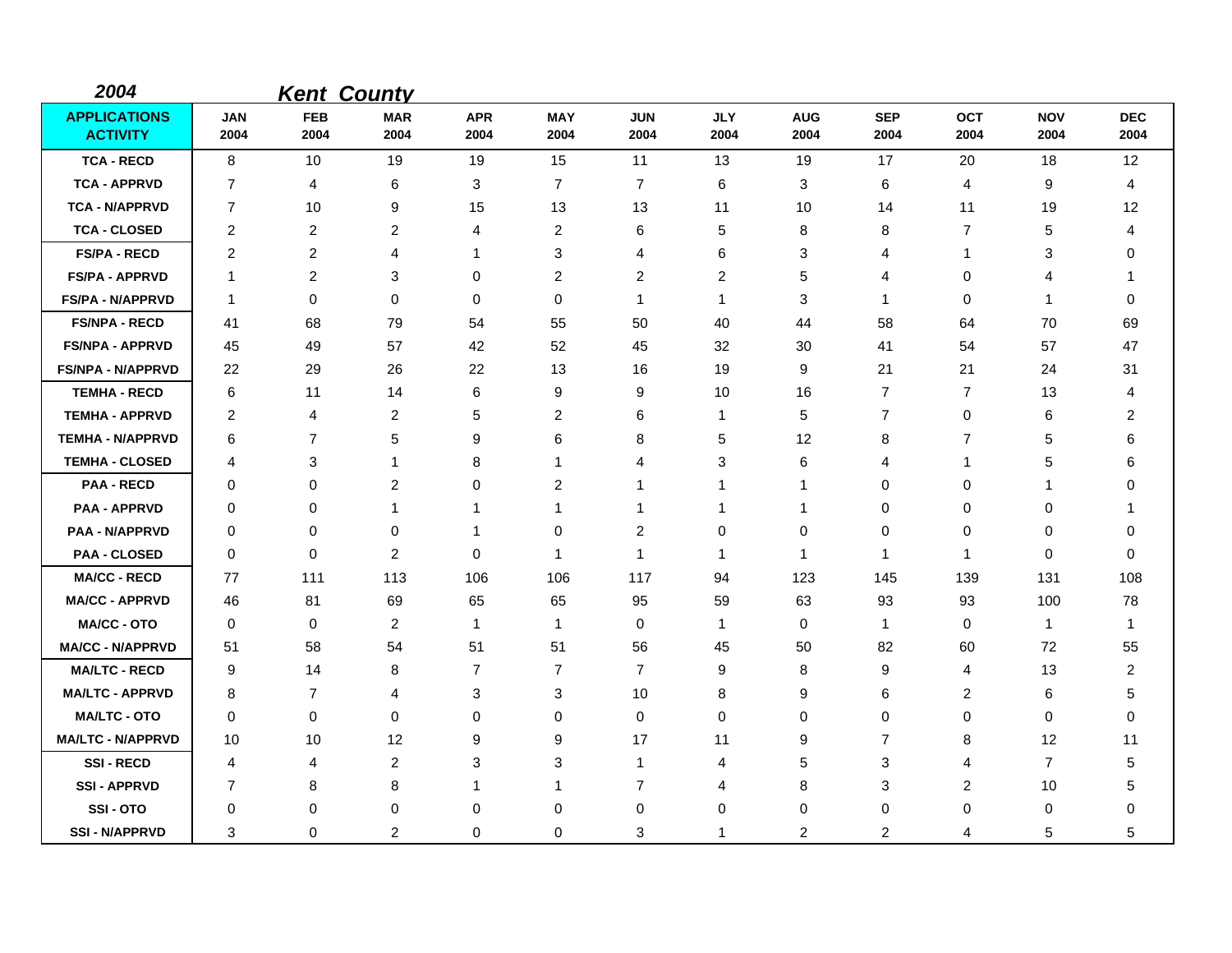| 2004                             |                    | <b>Kent County</b> |                    |                    |                    |                    |                    |                    |                    |                    |                    |                    |
|----------------------------------|--------------------|--------------------|--------------------|--------------------|--------------------|--------------------|--------------------|--------------------|--------------------|--------------------|--------------------|--------------------|
| <b>CASELOAD</b><br><b>COUNTS</b> | <b>JAN</b><br>2004 | <b>FEB</b><br>2004 | <b>MAR</b><br>2004 | <b>APR</b><br>2004 | <b>MAY</b><br>2004 | <b>JUN</b><br>2004 | <b>JLY</b><br>2004 | <b>AUG</b><br>2004 | <b>SEP</b><br>2004 | <b>OCT</b><br>2004 | <b>NOV</b><br>2004 | <b>DEC</b><br>2004 |
| <b>TCA - CASE/PAID</b>           | 49                 | 51                 | 49                 | 51                 | 63                 | 56                 | 61                 | 51                 | 50                 | 50                 | 52                 | 50                 |
| <b>TCA - ADULT/RECIP</b>         | 24                 | 26                 | 21                 | 22                 | 43                 | 31                 | 28                 | 83                 | 20                 | 24                 | 26                 | 26                 |
| <b>TCA - CHILD/RECIP</b>         | 77                 | 84                 | 76                 | 74                 | 100                | 96                 | 104                | 21                 | 74                 | 78                 | 80                 | 78                 |
| <b>TCA - TOTAL/RECIP</b>         | 101                | 110                | 97                 | 96                 | 143                | 127                | 132                | 104                | 94                 | 102                | 106                | 104                |
| <b>TCA - NET/EXPEND</b>          | \$14,302           | \$22,928           | \$14,395           | \$15,169           | \$18,081           | \$18,387           | \$19,230           | \$16,012           | \$12,972           | \$17,225           | \$14,321           | \$14,957           |
| FS/PA - H/HOLD CERT              | 160                | 160                | 159                | 155                | 159                | 160                | 162                | 163                | 159                | 164                | 167                | 168                |
| <b>FS/PA - H/HOLD PART</b>       | 160                | 159                | 158                | 155                | 158                | 159                | 161                | 162                | 158                | 163                | 166                | 168                |
| <b>FS/PA - INDVD PART</b>        | 212                | 204                | 207                | 208                | 207                | 221                | 221                | 218                | 210                | 216                | 226                | 227                |
| <b>FS/NPA - H/HOLD CERT</b>      | 426                | 440                | 457                | 463                | 478                | 462                | 450                | 453                | 445                | 444                | 450                | 444                |
| <b>FS/NPA - H/HOLD PART</b>      | 422                | 432                | 450                | 456                | 472                | 454                | 445                | 446                | 439                | 437                | 441                | 437                |
| <b>FS/NPA - INDVD PART</b>       | 1,005              | 1.035              | 1,054              | 1,059              | 1,100              | 1,045              | 1,014              | 1,001              | 1,004              | 995                | 1,005              | 982                |
| <b>FS/TOTAL - ISSUED</b>         | \$86,601           | \$89,970           | \$89,918           | \$91,939           | \$96,689           | \$92,987           | \$92,137           | \$89,296           | \$88,727           | \$90,910           | \$91,519           | \$99,423           |
| <b>GPA/PW - CASE/PAID</b>        | 0                  | 0                  | 0                  | 0                  | $\mathbf 0$        | 0                  | 0                  | 0                  | 0                  | 0                  | 0                  | 0                  |
| <b>TEMHA - CASE/PAID</b>         | 37                 | 37                 | 39                 | 31                 | 30                 | 38                 | 40                 | 36                 | 47                 | 40                 | 44                 | 41                 |
| <b>TEMHA - RECIP</b>             | 37                 | 37                 | 38                 | 31                 | 30                 | 38                 | 39                 | 35                 | 47                 | 40                 | 44                 | 40                 |
| <b>TEMHA - NET/EXPEND</b>        | \$6,835            | \$6,475            | \$6,475            | \$5,363            | \$5,360            | \$4,436            | \$7,585            | \$6,105            | \$8,125            | \$1,451            | \$6,843            | \$5,920            |
| <b>PAA - CASE/PAID</b>           | 21                 | 22                 | 19                 | 19                 | 19                 | 18                 | 19                 | 19                 | 19                 | 18                 | 18                 | 19                 |
| <b>PAA - RECIP</b>               | 21                 | 22                 | 19                 | 19                 | 19                 | 18                 | 19                 | 19                 | 19                 | 18                 | 18                 | 19                 |
| <b>PAA - NET/EXPEND</b>          | \$3,330            | \$3,236            | \$2,585            | \$3,157            | \$3,155            | \$3,075            | \$3,157            | \$3,157            | \$3,157            | \$3,075            | \$3,075            | \$4,365            |
| <b>MA\CC - CUC</b>               | 1,066              | 1,045              | 1,026              | 1,079              | 1,071              | 1,131              | 1,095              | 1,116              | 1,084              | 1,112              | 1,194              | 1,123              |
| <b>MA\CC - SPEND DOWN</b>        | 21                 | 17                 | 22                 | 29                 | 23                 | 29                 | 26                 | 42                 | 35                 | 25                 | 37                 | 30                 |
| <b>MAILTC - CUC</b>              | 93                 | 92                 | 88                 | 85                 | 77                 | 80                 | 81                 | 86                 | 84                 | 82                 | 84                 | 79                 |
| <b>MA\LTC - SPEND DOWN</b>       | $\mathbf 0$        | 0                  | $\mathbf 0$        | $\mathbf 0$        | $\mathbf 0$        | $\mathbf 0$        | 0                  | $\mathbf 0$        | $\mathbf 0$        | 0                  | 0                  | 0                  |
| <b>SSI-CUC</b>                   | 280                | 286                | 288                | 283                | 287                | 283                | 284                | 295                | 293                | 290                | 300                | 301                |
| <b>TCA - RECONS</b>              | 6                  | 2                  | $\mathbf 0$        | $\mathbf{1}$       | $\mathbf{1}$       | $\mathbf{1}$       | 5                  | $\overline{c}$     | 3                  | 3                  | 3                  | 4                  |
| <b>PAA - RECONS</b>              | 0                  | $\mathbf{1}$       | $\mathbf{1}$       | $\mathbf 0$        | 0                  | $\mathbf 0$        | 0                  | 0                  | $\mathbf 0$        | 0                  | $\mathbf{1}$       | 0                  |
| <b>PA/FS - RECONS</b>            | 15                 | 21                 | 21                 | 25                 | 22                 | 21                 | 30                 | 28                 | 16                 | 17                 | 14                 | 17                 |
| <b>NPA/FS - RECONS</b>           | 39                 | 39                 | 40                 | 48                 | 59                 | 33                 | 42                 | 39                 | 37                 | 25                 | 46                 | 32                 |
| <b>MA/CC - RECONS</b>            | 50                 | 130                | 90                 | 93                 | 117                | 82                 | 82                 | 78                 | 96                 | 92                 | 103                | 84                 |
| <b>MA/LTC - RECONS</b>           | 2                  | 4                  | 4                  | 2                  | 5                  | $\overline{c}$     | $\overline{2}$     | 6                  | $\overline{c}$     | 3                  | 4                  | 3                  |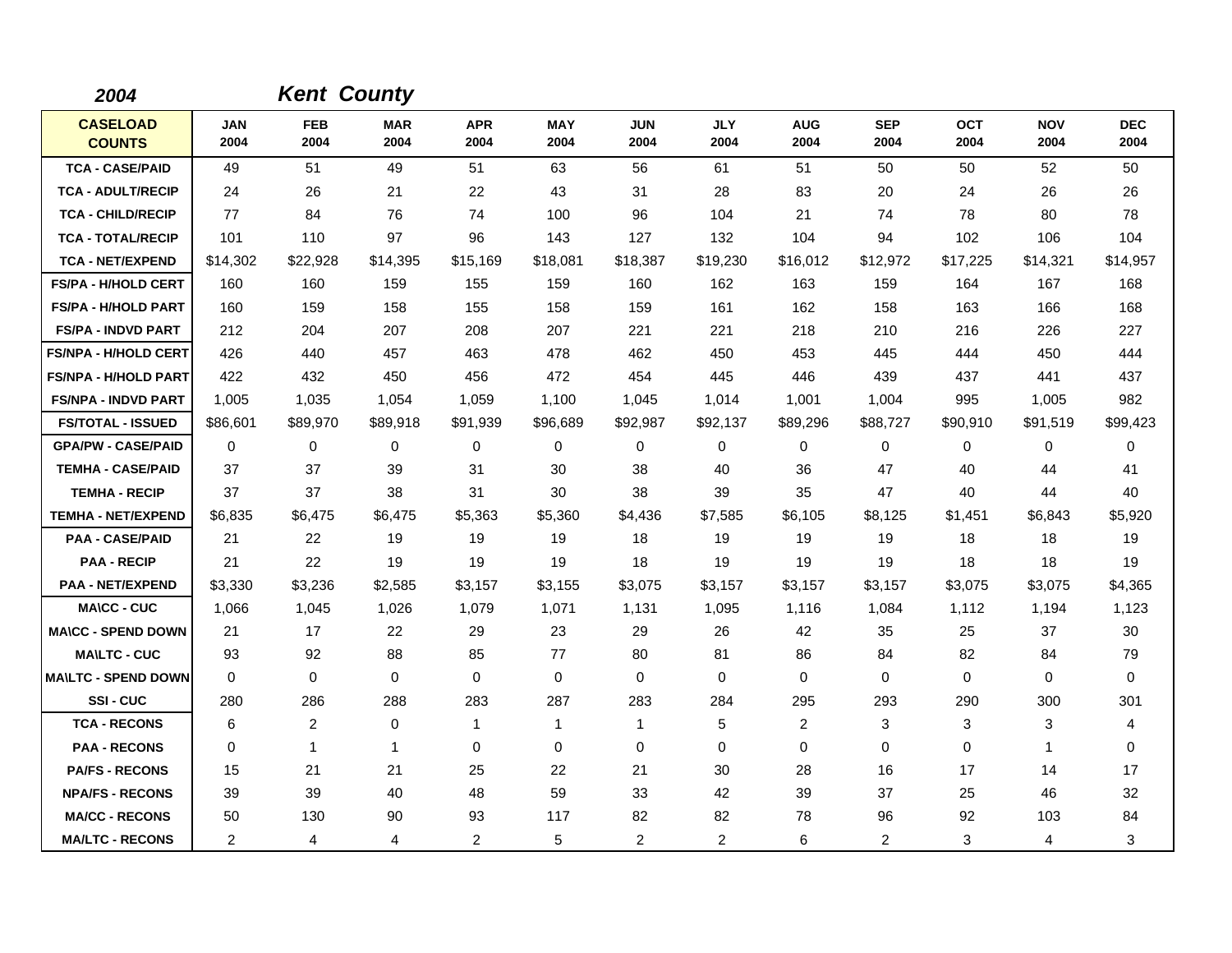| 2005                                   |                         |                    | <b>Kent County</b> |                    |                           |                    |                    |                            |                    |                    |                    |                    |
|----------------------------------------|-------------------------|--------------------|--------------------|--------------------|---------------------------|--------------------|--------------------|----------------------------|--------------------|--------------------|--------------------|--------------------|
| <b>APPLICATIONS</b><br><b>ACTIVITY</b> | <b>JAN</b><br>2005      | <b>FEB</b><br>2005 | <b>MAR</b><br>2005 | <b>APR</b><br>2005 | <b>MAY</b><br>2005        | <b>JUN</b><br>2005 | <b>JLY</b><br>2005 | <b>AUG</b><br>2005         | <b>SEP</b><br>2005 | <b>OCT</b><br>2005 | <b>NOV</b><br>2005 | <b>DEC</b><br>2005 |
| <b>TCA - RECD</b>                      | 14                      | 11                 | 14                 | 12                 | $\overline{7}$            | 15                 |                    |                            |                    |                    |                    |                    |
| <b>TCA - APPRVD</b>                    | $\overline{c}$          | 5                  | 4                  | 8                  | 3                         | 1                  |                    |                            |                    |                    |                    |                    |
| <b>TCA - N/APPRVD</b>                  | 11                      | 13                 | 10                 | 14                 | 9                         | 10                 |                    | NEW FORMAT AS OF JULY 2005 |                    |                    |                    |                    |
| <b>TCA - CLOSED</b>                    | 5                       | 4                  | $\overline{7}$     | 6                  | 3                         | 4                  |                    |                            |                    |                    |                    |                    |
| <b>FS/PA - RECD</b>                    | 4                       | 4                  | 4                  | $\overline{2}$     | 1                         | 6                  |                    |                            |                    |                    |                    |                    |
| <b>FS/PA - APPRVD</b>                  | 3                       | 4                  | 3                  | 4                  | 1                         | $\overline{c}$     |                    |                            |                    |                    |                    |                    |
| FS/PA - N/APPRVD                       | 0                       | 0                  | $\overline{c}$     | $\mathbf 1$        | 0                         | 0                  |                    |                            |                    |                    |                    |                    |
| <b>FS/NPA - RECD</b>                   | 55                      | 53                 | 67                 | 44                 | 42                        | 58                 |                    | NEW FORMAT AS OF JULY 2005 |                    |                    |                    |                    |
| <b>FS/NPA - APPRVD</b>                 | 44                      | 41                 | 57                 | 34                 | 37                        | 47                 |                    |                            |                    |                    |                    |                    |
| <b>FS/NPA - N/APPRVD</b>               | 23                      | 16                 | 25                 | 18                 | $\overline{7}$            | 22                 |                    |                            |                    |                    |                    |                    |
| <b>TEMHA - RECD</b>                    | $\overline{7}$          | 10                 | 13                 | 11                 | 9                         | 8                  |                    |                            |                    |                    |                    |                    |
| <b>TEMHA - APPRVD</b>                  | $\overline{\mathbf{c}}$ | $\overline{7}$     | $\overline{a}$     | $\overline{7}$     | 3                         | 11                 |                    |                            |                    |                    |                    |                    |
| <b>TEMHA - N/APPRVD</b>                | 3                       | $\,$ 5 $\,$        | 12                 | 8                  | $\overline{7}$            | $\overline{4}$     |                    |                            |                    |                    |                    |                    |
| <b>TEMHA - CLOSED</b>                  | 4                       | 3                  | $\overline{7}$     | 8                  | 5                         | 13                 |                    |                            |                    |                    |                    |                    |
| <b>PAA - RECD</b>                      | $\overline{\mathbf{c}}$ | 1                  | 3                  | 1                  | $\overline{c}$            | $\pmb{0}$          |                    |                            |                    |                    |                    |                    |
| <b>PAA - APPRVD</b>                    | 1                       | 1                  | $\mathbf 2$        | $\pmb{0}$          | $\ensuremath{\mathsf{3}}$ | $\,0\,$            |                    |                            |                    |                    |                    |                    |
| <b>PAA - N/APPRVD</b>                  | 0                       | $\pmb{0}$          | 0                  | $\pmb{0}$          | 0                         | $\mathbf 0$        |                    |                            |                    |                    |                    |                    |
| <b>PAA - CLOSED</b>                    | 1                       | $\mathbf{1}$       | $\mathbf 0$        | $\overline{2}$     | $\mathbf{1}$              | $\mathbf{1}$       |                    |                            |                    |                    |                    |                    |
| <b>MA/CC - RECD</b>                    | 106                     | 111                | 109                | 110                | 100                       | 96                 |                    |                            |                    |                    |                    |                    |
| <b>MA/CC - APPRVD</b>                  | 75                      | 78                 | 58                 | 76                 | 69                        | 63                 |                    |                            |                    |                    |                    |                    |
| MA/CC - OTO                            | $\mathbf{1}$            | 0                  | $\overline{c}$     | 0                  | 0                         | $\mathbf 0$        |                    |                            |                    |                    |                    |                    |
| <b>MA/CC - N/APPRVD</b>                | 53                      | 64                 | 53                 | 50                 | 46                        | 62                 |                    |                            |                    |                    |                    |                    |
| <b>MA/LTC - RECD</b>                   | 3                       | 6                  | 12                 | 9                  | $\overline{7}$            | $\overline{7}$     |                    |                            |                    |                    |                    |                    |
| <b>MA/LTC - APPRVD</b>                 | 2                       | 3                  | 2                  | 3                  | 9                         | $\overline{7}$     |                    |                            |                    |                    |                    |                    |
| <b>MA/LTC - OTO</b>                    | 0                       | 0                  | 0                  | 0                  | 0                         | 0                  |                    |                            |                    |                    |                    |                    |
| <b>MA/LTC - N/APPRVD</b>               | 4                       | 5                  | 6                  | $\overline{7}$     | 13                        | 8                  |                    |                            |                    |                    |                    |                    |
| <b>SSI-RECD</b>                        | 3                       | $\overline{c}$     | 6                  | 4                  | 3                         | $\mathbf 5$        |                    |                            |                    |                    |                    |                    |
| <b>SSI-APPRVD</b>                      | $\overline{7}$          | 2                  | 6                  | $\overline{7}$     | 5                         | $\sqrt{5}$         |                    |                            |                    |                    |                    |                    |
| SSI-OTO                                | 0                       | $\pmb{0}$          | 0                  | $\mathbf 0$        | 0                         | 0                  |                    |                            |                    |                    |                    |                    |
| <b>SSI - N/APPRVD</b>                  | 1                       | $\overline{2}$     | 5                  | 3                  | 0                         | $\overline{c}$     |                    |                            |                    |                    |                    |                    |